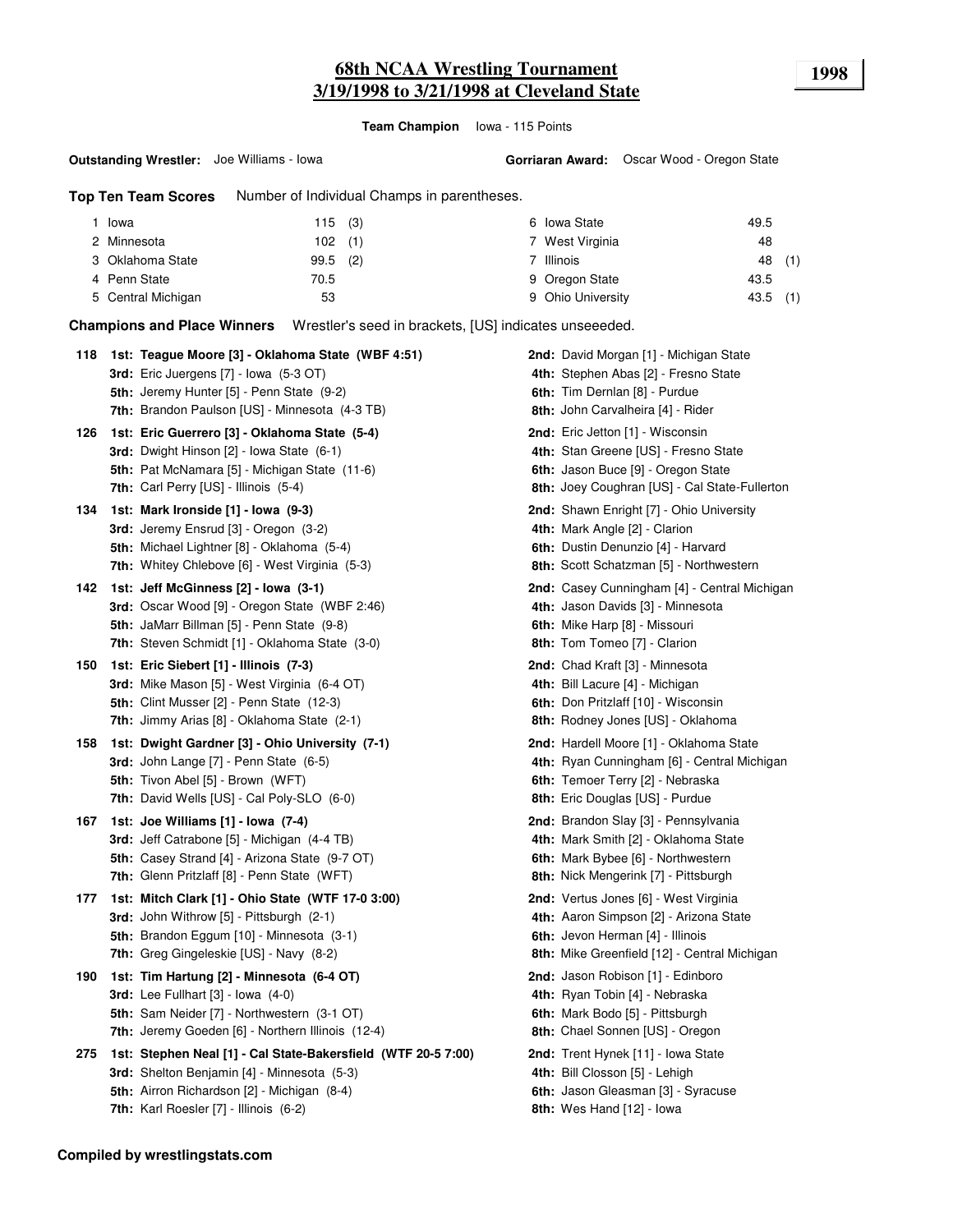## **3/19/1998 to 3/21/1998 at Cleveland State 1998 NCAA Wrestling Championship Page <sup>1</sup> of <sup>30</sup>**

| Rudy Ruiz, Stanford                       |                           |                        |                    |                        |
|-------------------------------------------|---------------------------|------------------------|--------------------|------------------------|
| Tim Dernlan, Purdue [8]                   | Tim Dernlan Fall 2:47     | Tim Dernlan 2-0        |                    |                        |
| Eric Keller, Northern Iowa                | Cody Sanderson 3-2        |                        |                    | 118 Weight Class       |
| Cody Sanderson, Iowa State [9]            |                           |                        |                    |                        |
| Brandon Paulson, Minnesota                |                           |                        | David Morgan 5-0   |                        |
| Tom Combes, Eastern Illinois              | Brandon Paulson Fall 2:55 |                        |                    |                        |
| Jose Enriquez, Brigham Young              |                           | David Morgan 8-0       |                    |                        |
| David Morgan, Michigan State [1]          | David Morgan 10-2         |                        |                    |                        |
| Chris Walker, Wyoming                     |                           |                        |                    | David Morgan 2-1       |
| John Carvalheira, Rider [4]               | John Carvalheira 12-6     |                        |                    |                        |
| Mark Garcia, New Mexico                   |                           | John Carvalheira 10-3  |                    |                        |
| Jason Gabrielson, Edinboro                | Jason Gabrielson 12-10    |                        |                    |                        |
| Paul Gomez, Nebraska                      |                           |                        | Jeremy Hunter 2-1  |                        |
| Jeremy Hunter, Penn State [5]             | Jeremy Hunter 6-0         |                        |                    |                        |
| Angelo Zegarelli, West Virginia           |                           | Jeremy Hunter DFT 0:01 |                    |                        |
| Chuckie Connor, North Carolina [12]       | Chuckie Connor Fall 4:21  |                        |                    |                        |
| Steve Doerrer, Illinois                   |                           |                        |                    | Teague Moore Fall 4:50 |
| Chris Mansueto, George Mason              | Steve Doerrer 5-2         |                        |                    |                        |
| Ben Richards, Oregon State                |                           | Stephen Abas 16-6      |                    |                        |
| Stephen Abas, Fresno State [2]            | Stephen Abas 11-4         |                        |                    |                        |
| Lee Carroll, North Carolina State         |                           |                        | Eric Juergens 11-8 |                        |
| Lee Pritts, Clarion [10]                  | Lee Pritts 13-5           |                        |                    |                        |
| Corey Williams, North Carolina-Greensboro |                           | Eric Juergens 8-4      |                    |                        |
| Eric Juergens, Iowa [7]                   | Eric Juergens Fall 6:58   |                        |                    |                        |
| Steve Garland, Virginia                   |                           |                        |                    | Teague Moore 6-4       |
| Teague Moore, Oklahoma State [3]          | Teague Moore 11-8         |                        |                    |                        |
| James Butera, Harvard                     |                           | Teague Moore 10-1      |                    |                        |
| Sean Kim, Cal State-Fullerton             | Sean Kim MT 24-9, 7:00    |                        |                    |                        |
| Mike Kawamura, Arizona State [11]         |                           |                        | Teague Moore 2-1   |                        |
| Jeremy Sluyter, East Stroudsburg          | Jeremy Sluyter DFT 4:29   |                        |                    |                        |
|                                           |                           |                        |                    |                        |
| Shane Valdez, Oklahoma [6]                |                           | Shane Valdez 11-3      |                    |                        |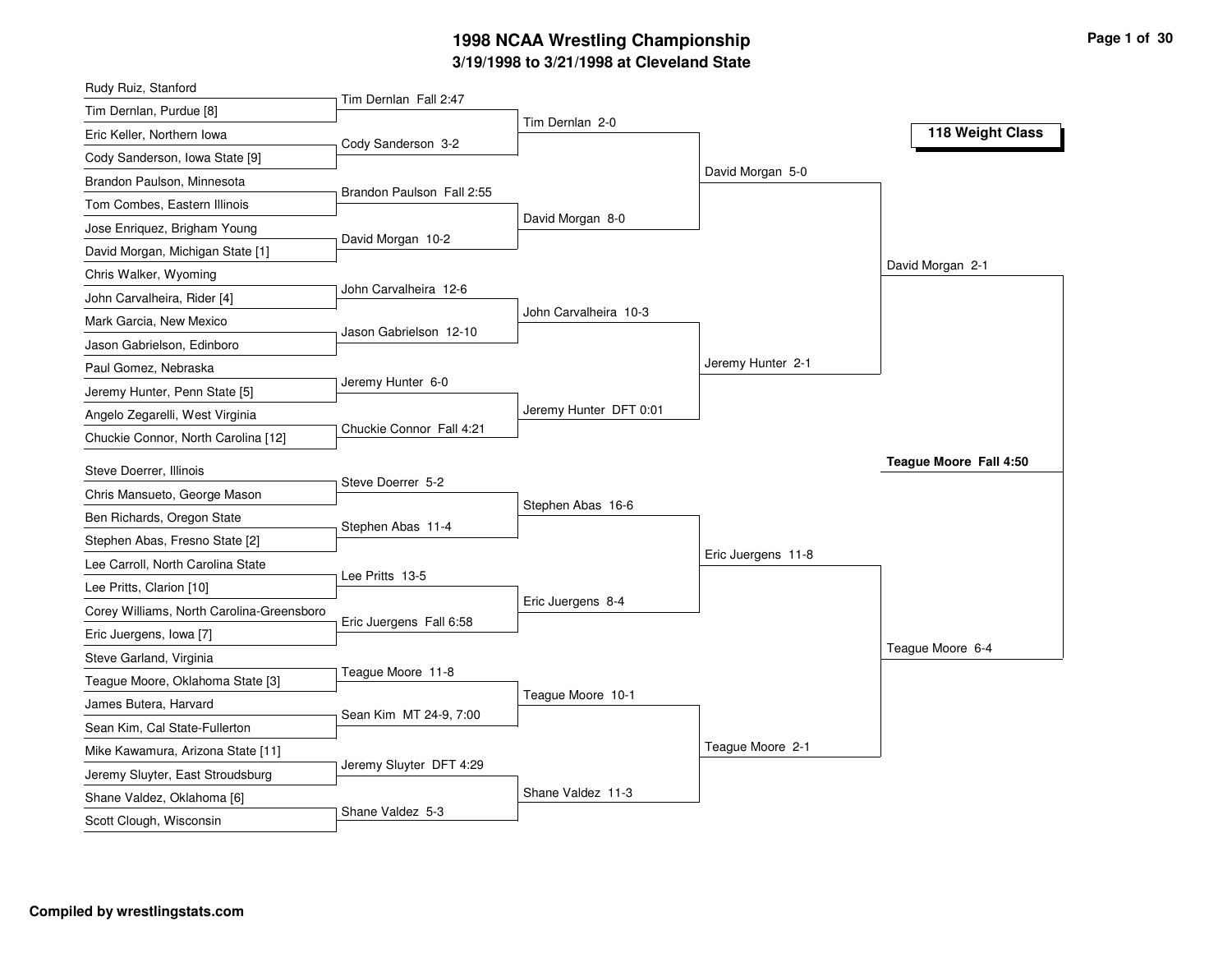## **3/19/1998 to 3/21/1998 at Cleveland State 1998 NCAA Wrestling Championship Page <sup>2</sup> of <sup>30</sup>**

| Clough, Wisconsin              |                           |                |                    |                       |                                                  |
|--------------------------------|---------------------------|----------------|--------------------|-----------------------|--------------------------------------------------|
| Kawamura, Arizona State        | Clough Med FFT            |                |                    |                       |                                                  |
|                                |                           | Gabrielson 3-1 |                    |                       | <b>118 Consolation Bracket</b>                   |
|                                | Gabrielson, Edinboro      |                |                    |                       |                                                  |
| Butera, Harvard                |                           |                | Connor 9-1         |                       |                                                  |
| Garland, Virginia              | Garland 7-4               |                |                    |                       |                                                  |
|                                |                           | Connor 9-0     |                    | Abas 12-4             |                                                  |
|                                | Connor, North Carolina    |                | Abas, Fresno State |                       |                                                  |
| Williams, North Carolina-Green | Carroll 3-1               |                |                    |                       | Abas 10-5                                        |
| Carroll, North Carolina State  |                           |                |                    |                       | Abas 3-1                                         |
|                                |                           | Sanderson 12-7 |                    |                       |                                                  |
|                                | Sanderson, Iowa State     |                |                    |                       | Hunter, Penn State                               |
| Richards, Oregon State         |                           |                | Paulson 8-6        |                       |                                                  |
| Mansueto, George Mason         | Richards Fall 3:48        |                |                    | Paulson 7-4           |                                                  |
|                                |                           | Paulson 10-8   |                    |                       | Third Place: Eric Juergens, Iowa 5-3 OT          |
|                                | Paulson, Minnesota        |                | Valdez, Oklahoma   |                       |                                                  |
| Zegarelli, West Virginia       |                           |                |                    |                       | Fourth Place: Stephen Abas, Fresno State         |
| Gomez, Nebraska                | Gomez 3-2                 |                |                    |                       | Fifth Place: Jeremy Hunter, Penn State 9-2       |
|                                |                           | Kim 14-8       |                    |                       | Sixth Place: Tim Dernlan, Purdue                 |
|                                | Kim, Cal State-Fullerton  |                |                    |                       | Seventh Place: Brandon Paulson, Minnesota 3-2 TB |
| Garcia, New Mexico             |                           |                | Kim 11-3           |                       | Eighth Place: John Carvalheira, Rider            |
| Walker, Wyoming                | Walker Fall 2:37          |                |                    | Dernlan 9-2           |                                                  |
|                                |                           | Sluyter 5-2    |                    |                       |                                                  |
|                                | Sluyter, East Stroudsburg |                | Dernlan, Purdue    |                       |                                                  |
| Enriquez, Brigham Young        |                           |                |                    |                       |                                                  |
| Combes, Eastern Illinois       | Combes 6-4                |                |                    |                       | Dernlan 5-0                                      |
|                                |                           | Combes 14-5    |                    |                       | Juergens 5-4                                     |
|                                | Doerrer, Illinois         |                |                    |                       | Juergens, lowa                                   |
| Keller, Northern Iowa          |                           |                | Combes 4-1         |                       |                                                  |
|                                | Keller Fall 2:36          |                |                    |                       |                                                  |
| Ruiz, Stanford                 |                           | Pritts 6-5     |                    | Carvalheira Fall 6:53 |                                                  |
|                                | Pritts, Clarion           |                | Carvalheira, Rider |                       |                                                  |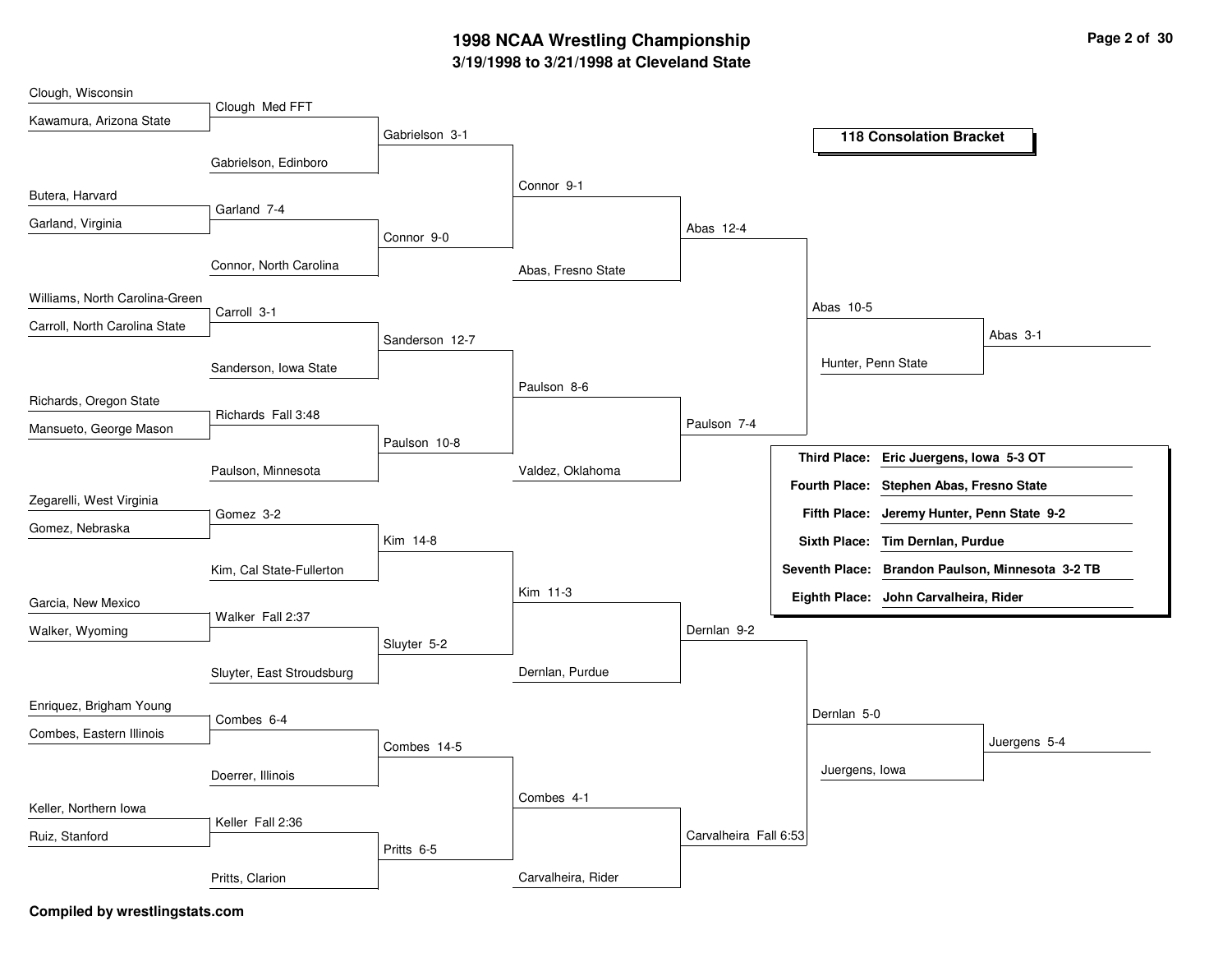Rudy Ruiz - Stanford

Ruiz 9-5 Brent Thompson - Kent State

Clough 3-1

#### **Consolation Pigtail Bouts for 118**

Scott Clough - Wisconsin

Brent Thompson - Kent State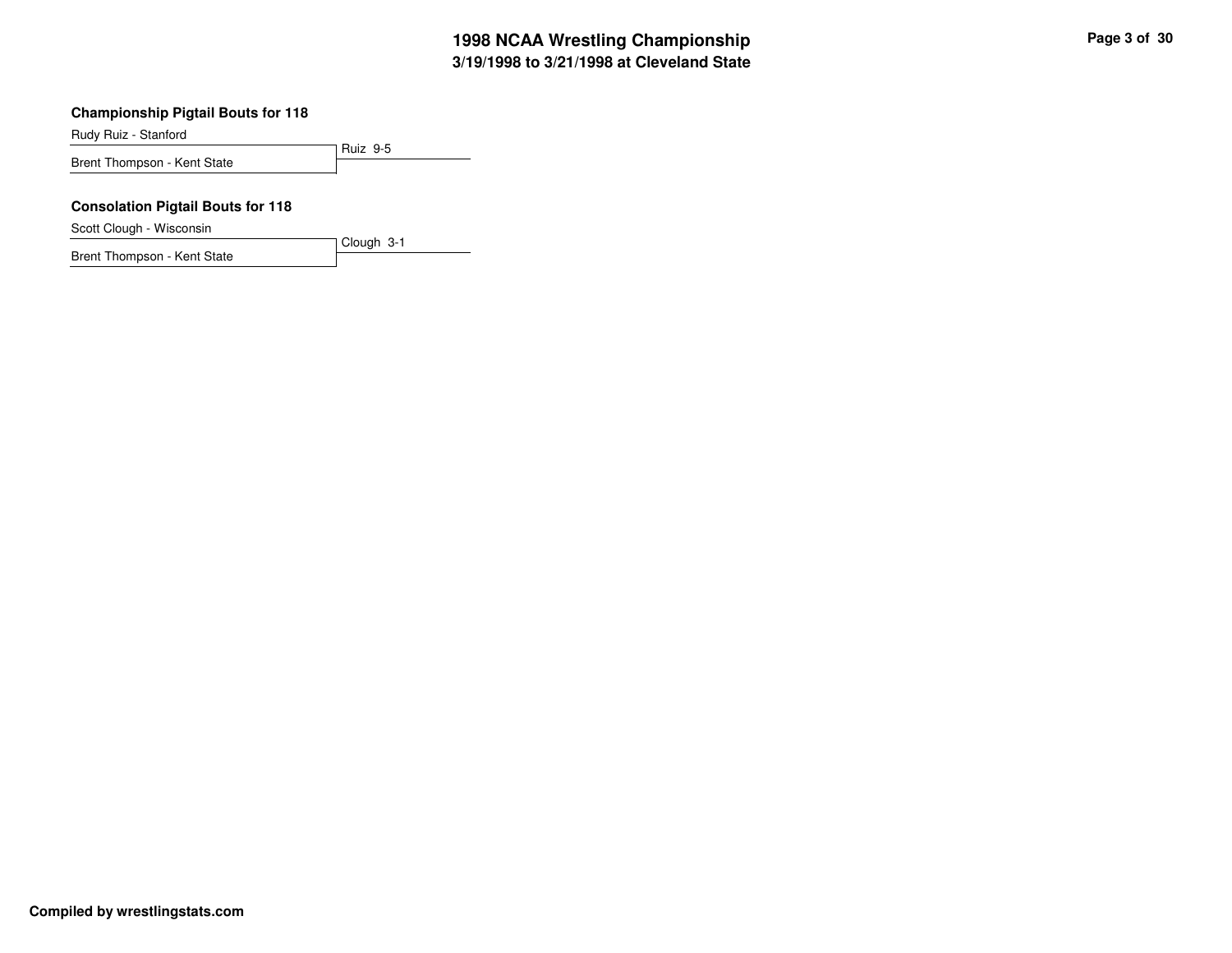### **3/19/1998 to 3/21/1998 at Cleveland State 1998 NCAA Wrestling Championship Page <sup>4</sup> of <sup>30</sup>**

| Jason Buce 18-9<br>Jason Buce 7-5<br>126 Weight Class<br>Joe Warren 13-5<br>Eric Jetton 6-0<br>John Kelly Fall 1:32<br>Eric Jetton TF 20-3, 5:43<br>Eric Jetton TF 15-0, 5:46<br>Eric Jetton 9-1<br>Dane Valdez 12-3<br>Pat McNamara 6-2<br>Pat McNamara 7-6<br>Pat McNamara 8-8 TB<br>Stan Greene 4-2<br>Rob Loper 6-5<br>Rob Loper 10-7<br>Eric Guerrero 5-4<br>Carl Perry, Illinois<br>Dwight Hinson 6-3<br>Dwight Hinson, Iowa State [2]<br>Dwight Hinson 9-3<br>Steve Walker, Pennsylvania<br>Bob Patnesky 3-2<br>Bob Patnesky, West Virginia<br>Dwight Hinson 8-4<br>Josh Hutchens, Purdue [7]<br>Jay Vesperman 6-4 OT<br>Jay Vesperman, Central Michigan<br>Jay Vesperman 11-4<br>Chris Heckel, Duke<br>Kevin Saniga 11-6<br>Kevin Saniga, Edinboro [10]<br>Eric Guerrero 2-1<br>Solomon Webb, Bucknell<br>Eric Guerrero TF 15-0, 6:56<br>Eric Guerrero, Oklahoma State [3]<br>Eric Guerrero 11-0<br>Bob Hanson, Tennessee-Chattanooga<br>Matt Roth Fall 0:27<br>Matt Roth, Virginia<br>Eric Guerrero TF 17-2, 7:00<br>Shawn Ford, Arizona State [11]<br>Shawn Ford 7-5<br>Jeramie Welder, Nebraska | Jason Betz, Penn State             |  |  |
|------------------------------------------------------------------------------------------------------------------------------------------------------------------------------------------------------------------------------------------------------------------------------------------------------------------------------------------------------------------------------------------------------------------------------------------------------------------------------------------------------------------------------------------------------------------------------------------------------------------------------------------------------------------------------------------------------------------------------------------------------------------------------------------------------------------------------------------------------------------------------------------------------------------------------------------------------------------------------------------------------------------------------------------------------------------------------------------------------------|------------------------------------|--|--|
|                                                                                                                                                                                                                                                                                                                                                                                                                                                                                                                                                                                                                                                                                                                                                                                                                                                                                                                                                                                                                                                                                                            | Jason Buce, Oregon State [9]       |  |  |
|                                                                                                                                                                                                                                                                                                                                                                                                                                                                                                                                                                                                                                                                                                                                                                                                                                                                                                                                                                                                                                                                                                            | C.C. Fisher, North Carolina        |  |  |
|                                                                                                                                                                                                                                                                                                                                                                                                                                                                                                                                                                                                                                                                                                                                                                                                                                                                                                                                                                                                                                                                                                            | Joe Warren, Michigan [8]           |  |  |
|                                                                                                                                                                                                                                                                                                                                                                                                                                                                                                                                                                                                                                                                                                                                                                                                                                                                                                                                                                                                                                                                                                            | Joey Coughran, Cal State-Fullerton |  |  |
|                                                                                                                                                                                                                                                                                                                                                                                                                                                                                                                                                                                                                                                                                                                                                                                                                                                                                                                                                                                                                                                                                                            | John Kelly, Brigham Young          |  |  |
|                                                                                                                                                                                                                                                                                                                                                                                                                                                                                                                                                                                                                                                                                                                                                                                                                                                                                                                                                                                                                                                                                                            | Chad Caros, SUNY-Buffalo           |  |  |
|                                                                                                                                                                                                                                                                                                                                                                                                                                                                                                                                                                                                                                                                                                                                                                                                                                                                                                                                                                                                                                                                                                            | Eric Jetton, Wisconsin [1]         |  |  |
|                                                                                                                                                                                                                                                                                                                                                                                                                                                                                                                                                                                                                                                                                                                                                                                                                                                                                                                                                                                                                                                                                                            | Ryan Egan, Northern Illinois       |  |  |
|                                                                                                                                                                                                                                                                                                                                                                                                                                                                                                                                                                                                                                                                                                                                                                                                                                                                                                                                                                                                                                                                                                            | Dane Valdez, Oklahoma [12]         |  |  |
|                                                                                                                                                                                                                                                                                                                                                                                                                                                                                                                                                                                                                                                                                                                                                                                                                                                                                                                                                                                                                                                                                                            | Pat McNamara, Michigan State [5]   |  |  |
|                                                                                                                                                                                                                                                                                                                                                                                                                                                                                                                                                                                                                                                                                                                                                                                                                                                                                                                                                                                                                                                                                                            | Zach Zimmerer, Stanford            |  |  |
|                                                                                                                                                                                                                                                                                                                                                                                                                                                                                                                                                                                                                                                                                                                                                                                                                                                                                                                                                                                                                                                                                                            | Stan Greene, Fresno State          |  |  |
|                                                                                                                                                                                                                                                                                                                                                                                                                                                                                                                                                                                                                                                                                                                                                                                                                                                                                                                                                                                                                                                                                                            | Tommy Davis, North Carolina State  |  |  |
|                                                                                                                                                                                                                                                                                                                                                                                                                                                                                                                                                                                                                                                                                                                                                                                                                                                                                                                                                                                                                                                                                                            | Doug Schwab, Iowa                  |  |  |
|                                                                                                                                                                                                                                                                                                                                                                                                                                                                                                                                                                                                                                                                                                                                                                                                                                                                                                                                                                                                                                                                                                            | Rob Loper, Pittsburgh [4]          |  |  |
|                                                                                                                                                                                                                                                                                                                                                                                                                                                                                                                                                                                                                                                                                                                                                                                                                                                                                                                                                                                                                                                                                                            |                                    |  |  |
|                                                                                                                                                                                                                                                                                                                                                                                                                                                                                                                                                                                                                                                                                                                                                                                                                                                                                                                                                                                                                                                                                                            |                                    |  |  |
|                                                                                                                                                                                                                                                                                                                                                                                                                                                                                                                                                                                                                                                                                                                                                                                                                                                                                                                                                                                                                                                                                                            |                                    |  |  |
|                                                                                                                                                                                                                                                                                                                                                                                                                                                                                                                                                                                                                                                                                                                                                                                                                                                                                                                                                                                                                                                                                                            |                                    |  |  |
|                                                                                                                                                                                                                                                                                                                                                                                                                                                                                                                                                                                                                                                                                                                                                                                                                                                                                                                                                                                                                                                                                                            |                                    |  |  |
|                                                                                                                                                                                                                                                                                                                                                                                                                                                                                                                                                                                                                                                                                                                                                                                                                                                                                                                                                                                                                                                                                                            |                                    |  |  |
|                                                                                                                                                                                                                                                                                                                                                                                                                                                                                                                                                                                                                                                                                                                                                                                                                                                                                                                                                                                                                                                                                                            |                                    |  |  |
|                                                                                                                                                                                                                                                                                                                                                                                                                                                                                                                                                                                                                                                                                                                                                                                                                                                                                                                                                                                                                                                                                                            |                                    |  |  |
|                                                                                                                                                                                                                                                                                                                                                                                                                                                                                                                                                                                                                                                                                                                                                                                                                                                                                                                                                                                                                                                                                                            |                                    |  |  |
|                                                                                                                                                                                                                                                                                                                                                                                                                                                                                                                                                                                                                                                                                                                                                                                                                                                                                                                                                                                                                                                                                                            |                                    |  |  |
|                                                                                                                                                                                                                                                                                                                                                                                                                                                                                                                                                                                                                                                                                                                                                                                                                                                                                                                                                                                                                                                                                                            |                                    |  |  |
|                                                                                                                                                                                                                                                                                                                                                                                                                                                                                                                                                                                                                                                                                                                                                                                                                                                                                                                                                                                                                                                                                                            |                                    |  |  |
|                                                                                                                                                                                                                                                                                                                                                                                                                                                                                                                                                                                                                                                                                                                                                                                                                                                                                                                                                                                                                                                                                                            |                                    |  |  |
|                                                                                                                                                                                                                                                                                                                                                                                                                                                                                                                                                                                                                                                                                                                                                                                                                                                                                                                                                                                                                                                                                                            |                                    |  |  |
| Terry Showalter 3-1 OT                                                                                                                                                                                                                                                                                                                                                                                                                                                                                                                                                                                                                                                                                                                                                                                                                                                                                                                                                                                                                                                                                     | Kelly Revells, Eastern Illinois    |  |  |
| Terry Showalter 7-2                                                                                                                                                                                                                                                                                                                                                                                                                                                                                                                                                                                                                                                                                                                                                                                                                                                                                                                                                                                                                                                                                        | Terry Showalter, Lock Haven [6]    |  |  |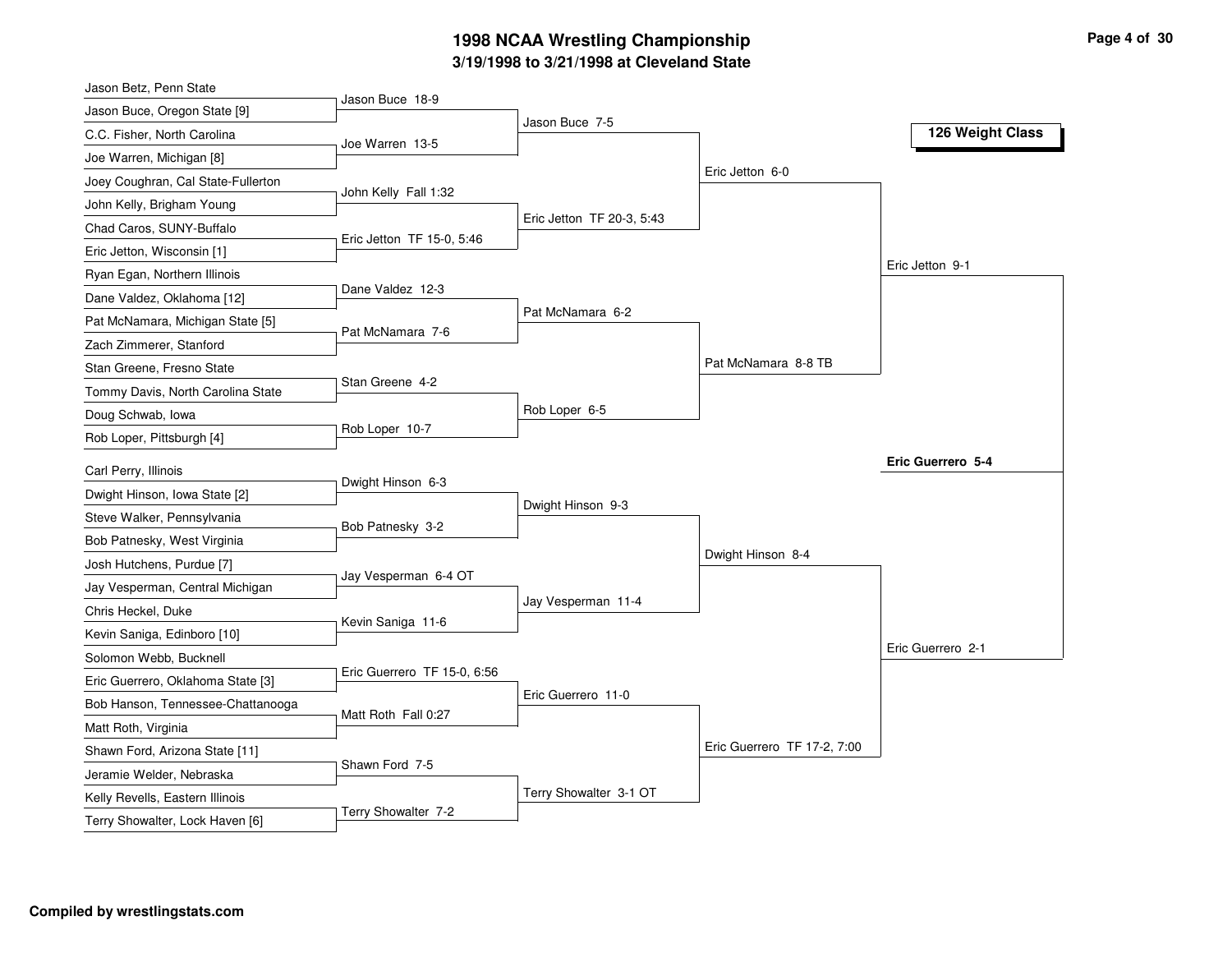## **3/19/1998 to 3/21/1998 at Cleveland State 1998 NCAA Wrestling Championship Page <sup>5</sup> of <sup>30</sup>**

| Revells, Eastern Illinois     |                         |                  |                            |                 |                      |                                                  |                                                |
|-------------------------------|-------------------------|------------------|----------------------------|-----------------|----------------------|--------------------------------------------------|------------------------------------------------|
| Welder, Nebraska              | Welder 3-1              |                  |                            |                 |                      |                                                  |                                                |
|                               |                         | Welder 4-2       |                            |                 |                      | <b>126 Consolation Bracket</b>                   |                                                |
|                               | Valdez, Oklahoma        |                  |                            |                 |                      |                                                  |                                                |
| Hanson, Tennessee-Chattanoo   |                         |                  | Greene 7-2                 |                 |                      |                                                  |                                                |
|                               | Webb 7-3                |                  |                            |                 |                      |                                                  |                                                |
| Webb, Bucknell                |                         | Greene Fall 6:38 |                            | Greene 16-4     |                      |                                                  |                                                |
|                               | Greene, Fresno State    |                  |                            |                 |                      |                                                  |                                                |
|                               |                         |                  | Vesperman, Central Michiga |                 |                      |                                                  |                                                |
| Heckel, Duke                  | Hutchens 12-2           |                  |                            |                 | Greene 7-3           |                                                  |                                                |
| Hutchens, Purdue              |                         |                  |                            |                 |                      |                                                  | Greene 12-4                                    |
|                               |                         | Warren 10-6      |                            |                 |                      |                                                  |                                                |
|                               | Warren, Michigan        |                  |                            |                 |                      | McNamara, Michigan State                         |                                                |
| Walker, Pennsylvania          |                         |                  | Perry 11-7                 |                 |                      |                                                  |                                                |
| Perry, Illinois               | Perry 6-1               |                  |                            | Perry 2-1 TB    |                      |                                                  |                                                |
|                               |                         | Perry 12-10      |                            |                 |                      |                                                  |                                                |
|                               | Kelly, Brigham Young    |                  | Showalter, Lock Haven      |                 | <b>Third Place:</b>  | Dwight Hinson, Iowa State 6-1                    |                                                |
| Schwab, Iowa                  |                         |                  |                            |                 | <b>Fourth Place:</b> | <b>Stan Greene, Fresno State</b>                 |                                                |
|                               | Schwab 18-7             |                  |                            |                 |                      |                                                  | Fifth Place: Pat McNamara, Michigan State 11-6 |
| Davis, North Carolina State   |                         | Roth 11-9        |                            |                 | <b>Sixth Place:</b>  | Jason Buce, Oregon State                         |                                                |
|                               | Roth, Virginia          |                  |                            |                 |                      | Seventh Place: Carl Perry, Illinois 5-4          |                                                |
|                               |                         |                  | Ford 9-5                   |                 |                      | Eighth Place: Joey Coughran, Cal State-Fullerton |                                                |
| Zimmerer, Stanford            | Zimmerer 13-9           |                  |                            |                 |                      |                                                  |                                                |
| Egan, Northern Illinois       |                         | Ford 9-3         |                            | Buce 9-4        |                      |                                                  |                                                |
|                               |                         |                  |                            |                 |                      |                                                  |                                                |
|                               | Ford, Arizona State     |                  | Buce, Oregon State         |                 |                      |                                                  |                                                |
| Caros, SUNY-Buffalo           |                         |                  |                            |                 | Buce 4-1             |                                                  |                                                |
| Coughran, Cal State-Fullerton | Coughran 16-4           |                  |                            |                 |                      |                                                  |                                                |
|                               |                         | Coughran 3-2     |                            |                 |                      |                                                  | Hinson 9-3                                     |
|                               | Patnesky, West Virginia |                  |                            |                 |                      | Hinson, Iowa State                               |                                                |
| Fisher, North Carolina        |                         |                  | Coughran 5-5 TB            |                 |                      |                                                  |                                                |
|                               | Betz 5-3                |                  |                            |                 |                      |                                                  |                                                |
| Betz, Penn State              |                         | Betz 6-4         |                            | Coughran 5-4 TB |                      |                                                  |                                                |
|                               | Saniga, Edinboro        |                  | Loper, Pittsburgh          |                 |                      |                                                  |                                                |
|                               |                         |                  |                            |                 |                      |                                                  |                                                |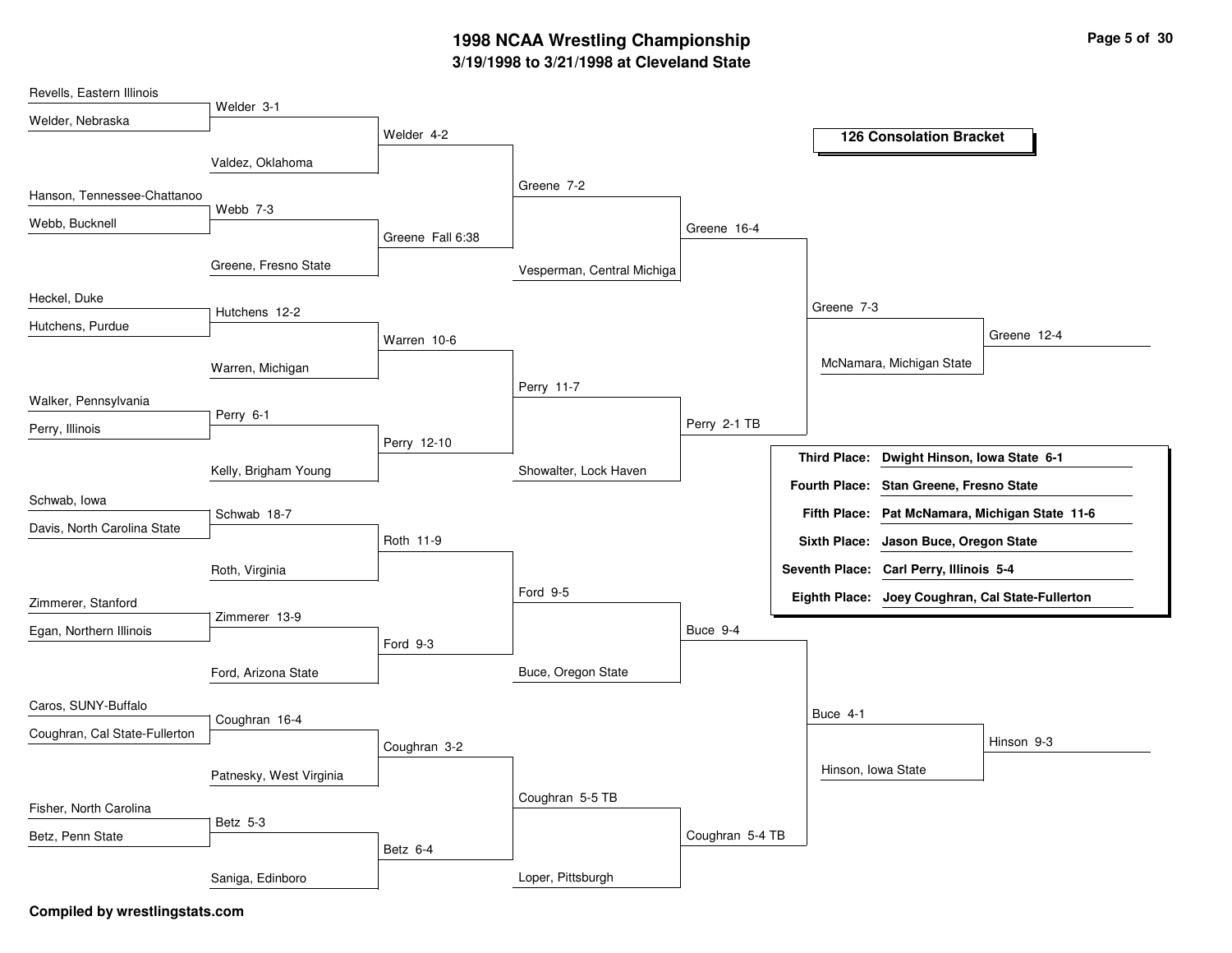| Jason Betz - Penn State                  |                     |
|------------------------------------------|---------------------|
|                                          | Betz 5-0            |
| Nate Rupp - Cornell                      |                     |
| Carl Perry - Illinois                    |                     |
|                                          | Perry TF 19-4, 6:57 |
| Dave Vollmer - James Madison             |                     |
|                                          |                     |
| <b>Consolation Pigtail Bouts for 126</b> |                     |
| Kelly Revells - Eastern Illinois         |                     |
| Nate Rupp - Cornell                      | Revells 9-4         |
|                                          |                     |
| Doug Schwab - Iowa                       |                     |
|                                          | Schwab Fall 5:35    |

Dave Vollmer - James Madison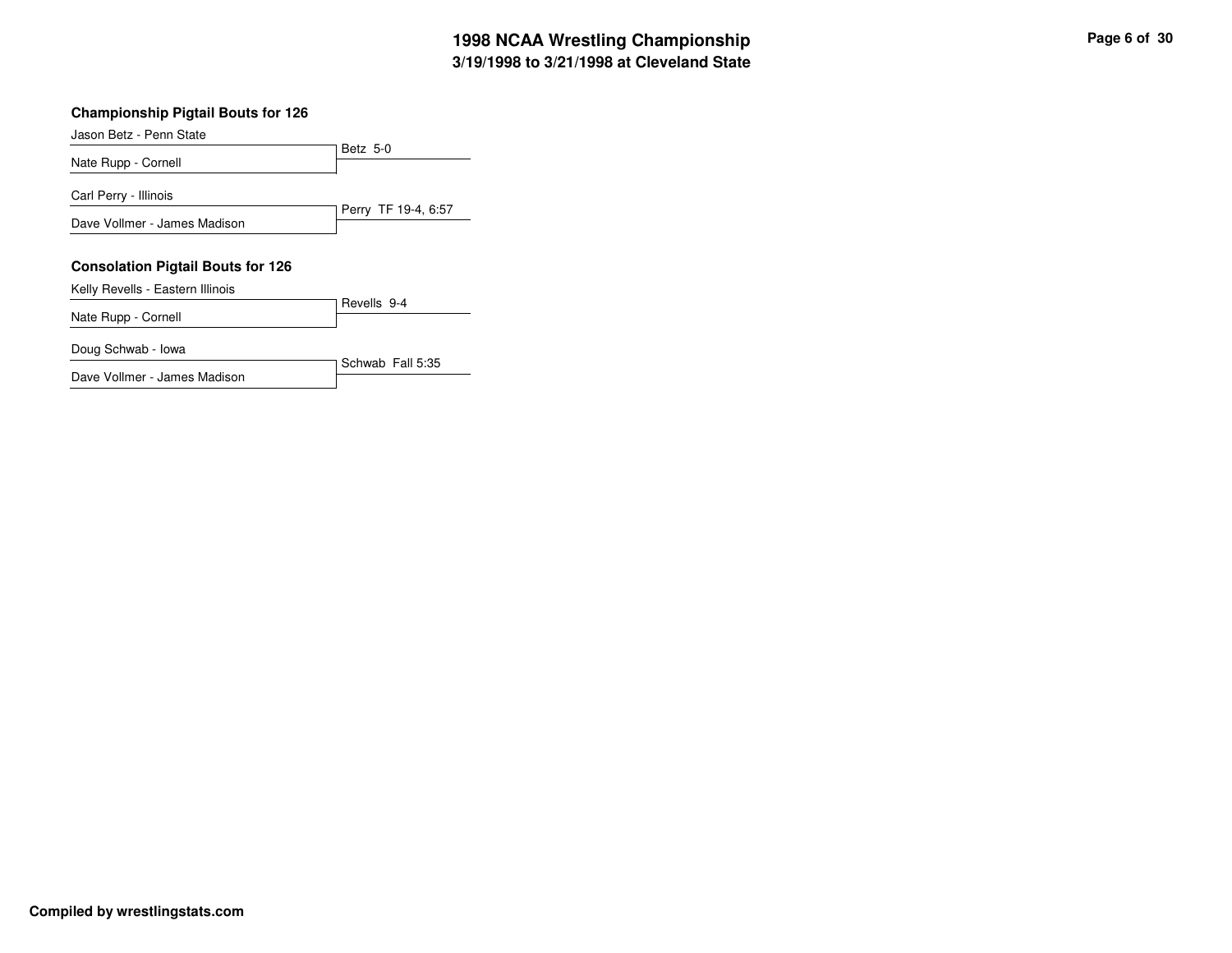## **3/19/1998 to 3/21/1998 at Cleveland State 1998 NCAA Wrestling Championship Page <sup>7</sup> of <sup>30</sup>**

| Mark Piotrowsky, Pennsylvania                                       |                              |                           |                     |                      |
|---------------------------------------------------------------------|------------------------------|---------------------------|---------------------|----------------------|
| Jamill Kelly, Oklahoma State [9]                                    | Jamill Kelly 8-5             |                           |                     |                      |
| Jason Mutarelli, Virginia                                           | Michael Lightner 9-3         | Michael Lightner 7-3 OT   |                     | 134 Weight Class     |
| Michael Lightner, Oklahoma [8]                                      |                              |                           |                     |                      |
| Chad Jesko, Pittsburgh                                              |                              |                           | Mark Ironside 11-8  |                      |
| Mark Ironside, Iowa [1]                                             | Mark Ironside MT 23-8, 5:55  |                           |                     |                      |
| Nick Flach, Northern Iowa                                           |                              | Mark Ironside Fall 5:51   |                     |                      |
| James Kocher, North Carolina State                                  | Nick Flach 6-5 OT            |                           |                     |                      |
| Greg Mayer, Central Michigan                                        |                              |                           |                     | Mark Ironside 5-3    |
| Scott Schatzman, Northwestern [5]                                   | Scott Schatzman TF 17-2, 6:2 |                           |                     |                      |
| Jeff Bucher, Ohio State [12]                                        |                              | Scott Schatzman 8-3       |                     |                      |
| Sean Gray, Virginia Tech                                            | Sean Gray 6-5                |                           |                     |                      |
| Dustin Denunzio, Harvard [4]                                        |                              |                           | Dustin Denunzio 7-4 |                      |
| Biff Walizer, Penn State                                            | Dustin Denunzio 8-3          |                           |                     |                      |
| Mike Collier, California-Davis                                      |                              | Dustin Denunzio Fall 1:35 |                     |                      |
| Erik Smith, Appalachian State                                       | Mike Collier 3-2             |                           |                     |                      |
| Don Pool, Eastern Illinois                                          |                              |                           |                     | Mark Ironside 9-3    |
| Eric Schmiesing, Hofstra                                            | Eric Schmiesing 8-6          |                           |                     |                      |
|                                                                     |                              | Mark Angle 10-2           |                     |                      |
| Gregg Kessler, Rider                                                | Mark Angle 19-5              |                           |                     |                      |
| Mark Angle, Clarion [2]<br>Mike Mendoza, Cal State-Bakersfield [10] |                              |                           | Shawn Enright 10-9  |                      |
|                                                                     | Mike Mendoza 10-1            |                           |                     |                      |
| Bobby Cook, Tennessee-Chattanooga                                   |                              | Shawn Enright 10-0        |                     |                      |
| Shawn Enright, Ohio University [7]                                  | Shawn Enright 12-3           |                           |                     |                      |
| Dave Esposito, Lehigh                                               |                              |                           |                     | Shawn Enright 8-6 OT |
| Whitey Chlebove, West Virginia [6]                                  | Whitey Chlebove Fall 0:58    |                           |                     |                      |
| Quinn Foster, Arizona State                                         |                              | Whitey Chlebove 3-1       |                     |                      |
| Troy Marr, Minnesota                                                | Brad Canoyer 5-3             |                           |                     |                      |
| Brad Canoyer, Nebraska [11]                                         |                              |                           | Jeremy Ensrud 6-5   |                      |
| Isaac Miller, Michigan State                                        | Isaac Miller 6-4 OT          |                           |                     |                      |
| Bryce Bochy, Wyoming                                                |                              | Jeremy Ensrud 16-7        |                     |                      |
| James Torres, Indiana                                               | Jeremy Ensrud 3-2            |                           |                     |                      |
| Jeremy Ensrud, Oregon [3]                                           |                              |                           |                     |                      |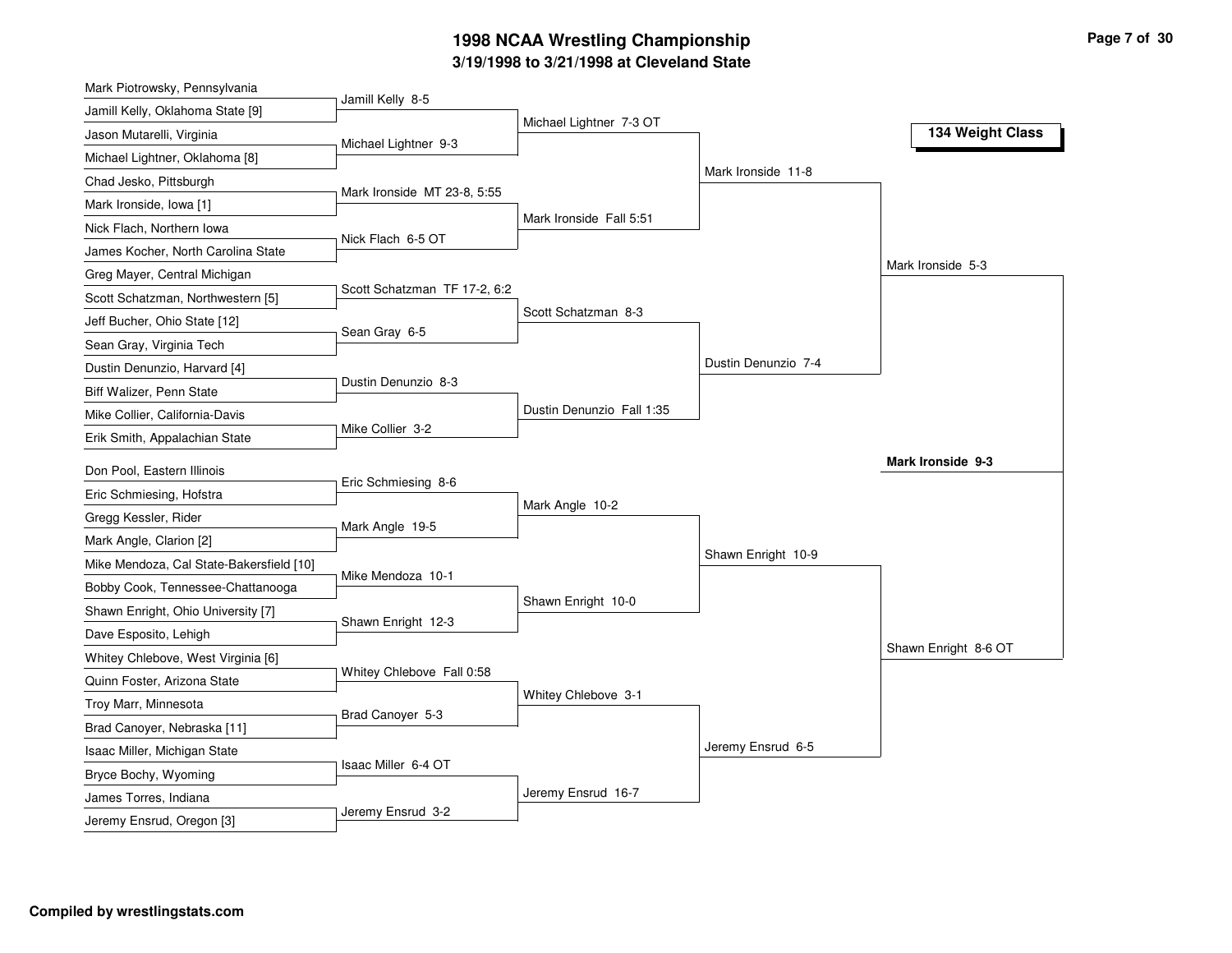## **3/19/1998 to 3/21/1998 at Cleveland State 1998 NCAA Wrestling Championship Page <sup>8</sup> of <sup>30</sup>**

| Torres, Indiana              |                             |                   |                         |               |                                                   |
|------------------------------|-----------------------------|-------------------|-------------------------|---------------|---------------------------------------------------|
| Bochy, Wyoming               | Bochy 11-9                  |                   |                         |               |                                                   |
|                              |                             | Gray 10-8         |                         |               | <b>134 Consolation Bracket</b>                    |
|                              | Gray, Virginia Tech         |                   |                         |               |                                                   |
| Marr, Minnesota              |                             |                   | Gray Fall 2:22          |               |                                                   |
| Foster, Arizona State        | Marr TF 19-2, 7:00          |                   |                         |               |                                                   |
|                              |                             | Marr 5-3          |                         | Angle 12-4    |                                                   |
|                              | Collier, California-Davis   |                   | Angle, Clarion          |               |                                                   |
| Esposito, Lehigh             |                             |                   |                         |               |                                                   |
| Cook, Tennessee-Chattanooga  | Esposito Fall 2:40          |                   |                         |               | Angle 9-8                                         |
|                              |                             | Esposito 7-5 OT   |                         |               | Angle 11-4                                        |
|                              | Kelly, Oklahoma State       |                   |                         |               | Denunzio, Harvard                                 |
| Kessler, Rider               |                             |                   | Flach 6-5               |               |                                                   |
|                              | Pool 7-3                    |                   |                         | Chlebove 6-1  |                                                   |
| Pool, Eastern Illinois       |                             | Flach 2-1         |                         |               |                                                   |
|                              | Flach, Northern Iowa        |                   | Chlebove, West Virginia |               | Third Place: Jeremy Ensrud, Oregon 3-2            |
| Smith, Appalachian State     |                             |                   |                         |               | Fourth Place: Mark Angle, Clarion                 |
|                              | Walizer 8-2                 |                   |                         |               | Fifth Place: Michael Lightner, Oklahoma 5-4       |
| Walizer, Penn State          |                             | Walizer Fall 6:06 |                         |               | Sixth Place: Dustin Denunzio, Harvard             |
|                              | Canoyer, Nebraska           |                   |                         |               | Seventh Place: Whitey Chlebove, West Virginia 5-3 |
| Bucher, Ohio State           |                             |                   | Walizer Fall 7:44 OT    |               | Eighth Place: Scott Schatzman, Northwestern       |
|                              | Bucher 17-9                 |                   |                         |               |                                                   |
| Mayer, Central Michigan      |                             | Bucher 5-3        |                         | Lightner 12-3 |                                                   |
|                              | Miller, Michigan State      |                   | Lightner, Oklahoma      |               |                                                   |
|                              |                             |                   |                         |               |                                                   |
| Kocher, North Carolina State | Jesko 5-0                   |                   |                         |               | Lightner 7-3                                      |
| Jesko, Pittsburgh            |                             | Jesko 4-0         |                         |               | Ensrud 7-4                                        |
|                              | Schmiesing, Hofstra         |                   |                         |               | Ensrud, Oregon                                    |
|                              |                             |                   | Jesko 4-3               |               |                                                   |
| Mutarelli, Virginia          | Piotrowsky 8-4              |                   |                         |               |                                                   |
| Piotrowsky, Pennsylvania     |                             | Mendoza 11-3      |                         | Schatzman 5-3 |                                                   |
|                              | Mendoza, Cal State-Bakersfi |                   | Schatzman, Northwestern |               |                                                   |
|                              |                             |                   |                         |               |                                                   |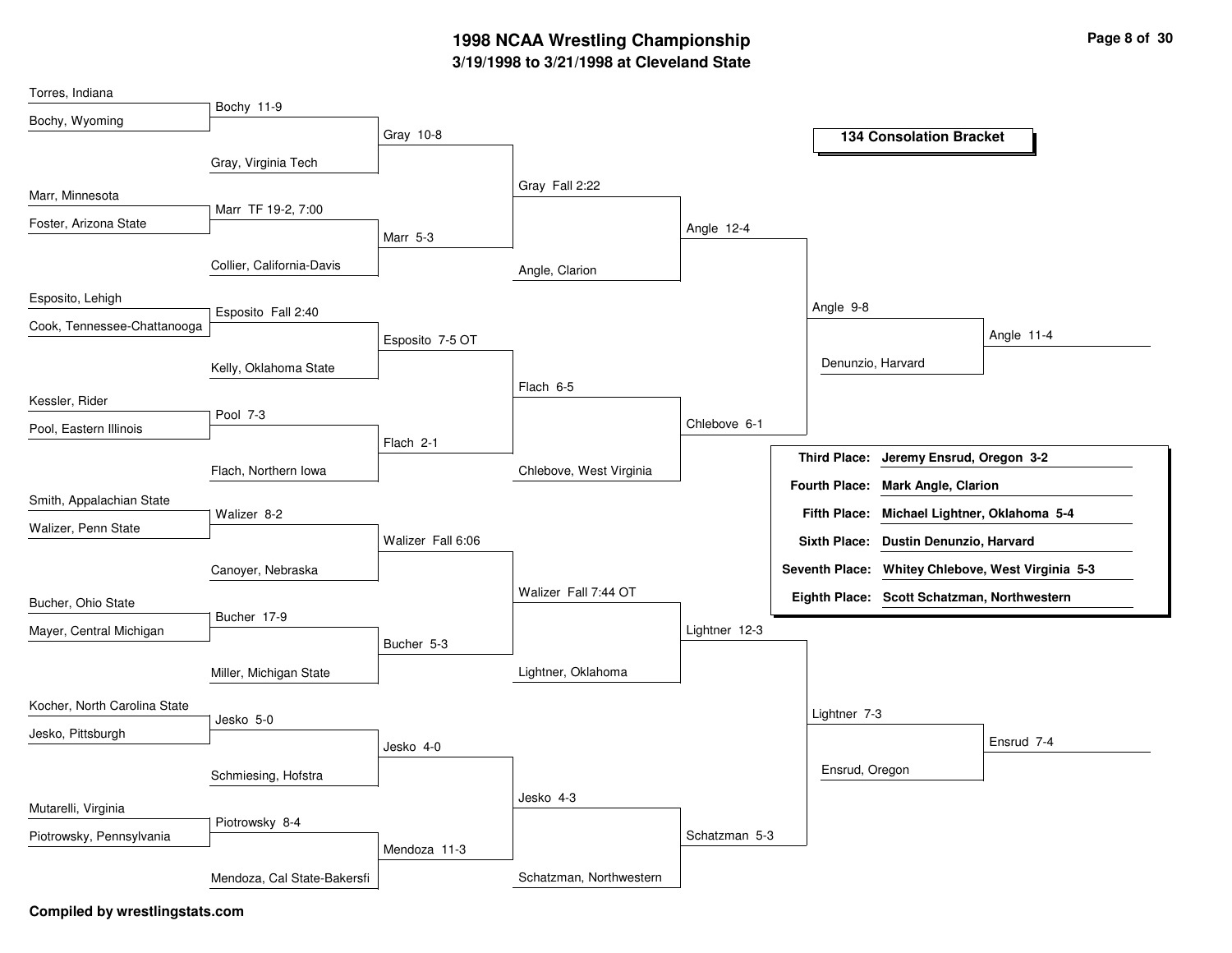Mark Piotrowsky - Pennsylvania

Piotrowsky 6-4 Rafael Vega - Edinboro

Torres Fall 5:27

#### **Consolation Pigtail Bouts for 134**

James Torres - Indiana

Rafael Vega - Edinboro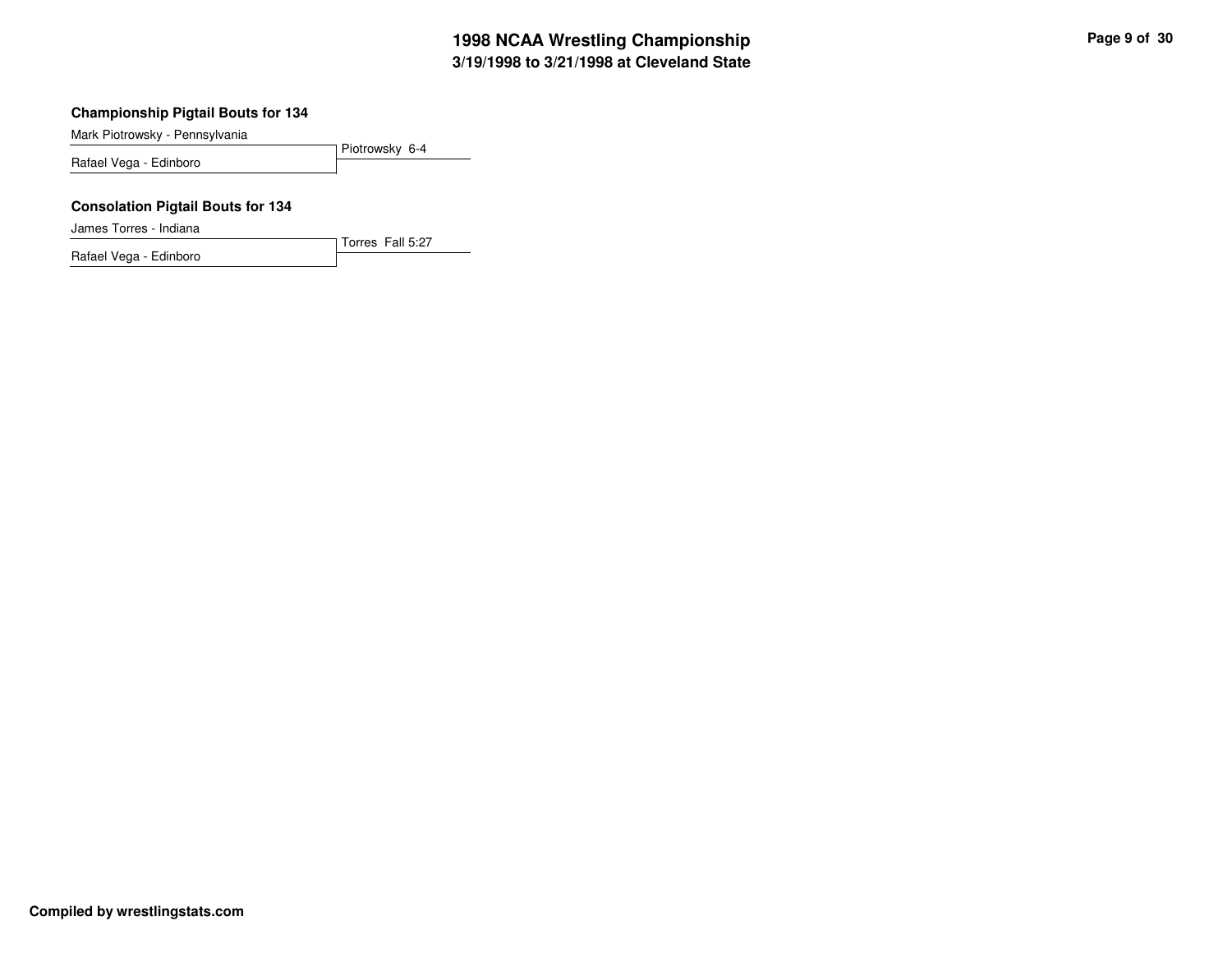## **3/19/1998 to 3/21/1998 at Cleveland State 1998 NCAA Wrestling Championship Page <sup>10</sup> of <sup>30</sup>**

| Ryan Bernholz, Lehigh                                         |                           |                        |                      |                           |
|---------------------------------------------------------------|---------------------------|------------------------|----------------------|---------------------------|
| Steven Schmidt, Oklahoma State [1]                            | Steven Schmidt 10-7       |                        |                      |                           |
| Sidney Billups, Coppin State                                  | Cole Sanderson 3-2        | Steven Schmidt 12-7    |                      | 142 Weight Class          |
| Cole Sanderson, Iowa State                                    |                           |                        |                      |                           |
| Oscar Wood, Oregon State [9]                                  |                           |                        | Mike Harp 8-5        |                           |
| Chris Elliott, Slippery Rock                                  | Oscar Wood Fall 4:23      |                        |                      |                           |
| Arkee Allen, Columbia                                         |                           | Mike Harp 10-6         |                      |                           |
| Mike Harp, Missouri [8]                                       | Mike Harp 8-4             |                        |                      |                           |
| Casey Cunningham, Central Michigan [4]                        |                           |                        |                      | Casey Cunningham 10-0     |
| David Levitt, Boise State                                     | Casey Cunningham 16-4     |                        |                      |                           |
| Jeff Tufano, Wyoming                                          |                           | Casey Cunningham 15-2  |                      |                           |
| Brent Conly, Lock Haven                                       | Brent Conly 3-2           |                        |                      |                           |
| Trent McDowell, Fresno State                                  |                           |                        | Casey Cunningham 8-5 |                           |
| JaMarr Billman, Penn State [5]                                | JaMarr Billman 11-2       |                        |                      |                           |
| Dorian Hager, West Virginia [12]                              |                           | JaMarr Billman 2-1     |                      |                           |
| Jonathon Archuleta, Cal State-Bakersfield                     | Dorian Hager 15-7         |                        |                      |                           |
| Jeff McGinness, Iowa [2]                                      |                           |                        |                      | <b>Jeff McGinness 3-1</b> |
| Pierre Pryor, North Carolina State                            | Jeff McGinness Fall 5:34  |                        |                      |                           |
| JohnMark Bentley, North Carolina                              |                           | Jeff McGinness 6-3     |                      |                           |
| Malik Elliott, Northwestern                                   | JohnMark Bentley 13-4     |                        |                      |                           |
| David Inkman, Virginia Tech                                   |                           |                        | Jeff McGinness 6-2   |                           |
| Tom Tomeo, Clarion [7]                                        | Tom Tomeo 6-3             |                        |                      |                           |
| Willie Wineberg, Purdue [10]                                  |                           | Tom Tomeo 4-1          |                      |                           |
| Tracy Brown, Arizona State                                    | Willie Wineberg Fall 6:11 |                        |                      |                           |
| Mike Ziska, Pittsburgh                                        |                           |                        |                      | Jeff McGinness 8-4        |
| Jason Davids, Minnesota [3]                                   | Jason Davids Fall 3:16    |                        |                      |                           |
| Shane Mack, Maryland                                          |                           | Jason Davids Fall 4:48 |                      |                           |
| Jeromy McVige, SUNY-Buffalo                                   | Shane Mack 3-2            |                        |                      |                           |
| Ed Hockenberry, Bloomsburg                                    |                           |                        | Jason Davids 9-5     |                           |
|                                                               | Adam Tirapelle 14-3       |                        |                      |                           |
|                                                               |                           |                        |                      |                           |
| Adam Tirapelle, Illinois [6]<br>Bill Maldonado, Georgia State |                           | Adam Tirapelle 9-4     |                      |                           |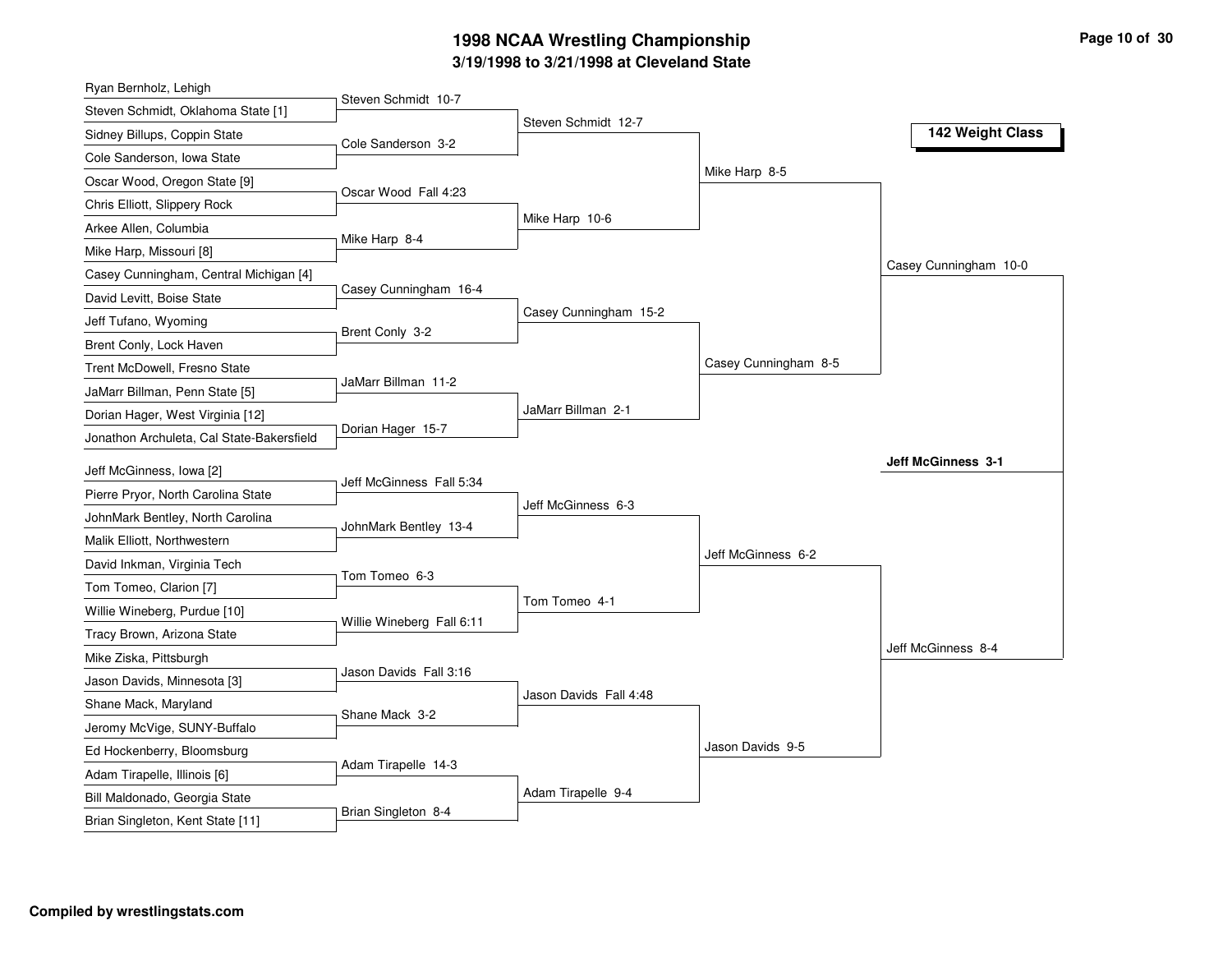## **3/19/1998 to 3/21/1998 at Cleveland State 1998 NCAA Wrestling Championship Page <sup>11</sup> of <sup>30</sup>**

| Maldonado, Georgia State         |                         |                    |                         |             |                     |                                             |                                                   |
|----------------------------------|-------------------------|--------------------|-------------------------|-------------|---------------------|---------------------------------------------|---------------------------------------------------|
| Hockenberry, Bloomsburg          | Maldonado 7-4           |                    |                         |             |                     |                                             |                                                   |
|                                  |                         | Conly 10-8         |                         |             |                     | <b>142 Consolation Bracket</b>              |                                                   |
|                                  | Conly, Lock Haven       |                    |                         |             |                     |                                             |                                                   |
| McVige, SUNY-Buffalo             |                         |                    | Hager 11-6              |             |                     |                                             |                                                   |
| Ziska, Pittsburgh                | Ziska 9-5               |                    |                         |             |                     |                                             |                                                   |
|                                  |                         | Hager 5-3          |                         | Tomeo 7-5   |                     |                                             |                                                   |
|                                  | Hager, West Virginia    |                    | Tomeo, Clarion          |             |                     |                                             |                                                   |
| Brown, Arizona State             |                         |                    |                         |             |                     |                                             |                                                   |
| Inkman, Virginia Tech            | Brown 10-4              |                    |                         |             | Wood Fall 4:17      |                                             |                                                   |
|                                  |                         | Brown 6-4          |                         |             |                     |                                             | Wood Fall 1:26                                    |
|                                  | Sanderson, Iowa State   |                    |                         |             | Harp, Missouri      |                                             |                                                   |
| Elliott, Northwestern            |                         |                    | Wood 7-3                |             |                     |                                             |                                                   |
|                                  | Pryor 6-5               |                    |                         | Wood 12-7   |                     |                                             |                                                   |
| Pryor, North Carolina State      |                         | Wood TF 21-5, 7:00 |                         |             |                     |                                             |                                                   |
|                                  | Wood, Oregon State      |                    | Tirapelle, Illinois     |             | <b>Third Place:</b> |                                             | Oscar Wood, Oregon State Fall 2:46                |
| Archuleta, Cal State-Bakersfield |                         |                    |                         |             |                     | Fourth Place: Jason Davids, Minnesota       |                                                   |
| McDowell, Fresno State           | McDowell Fall 1:46      |                    |                         |             |                     | Fifth Place: JaMarr Billman, Penn State 9-8 |                                                   |
|                                  |                         | McDowell Fall 2:06 |                         |             |                     | Sixth Place: Mike Harp, Missouri            |                                                   |
|                                  | Mack, Maryland          |                    |                         |             |                     |                                             | Seventh Place: Steven Schmidt, Oklahoma State 3-0 |
| Tufano, Wyoming                  |                         |                    | Singleton 6-5           |             |                     | Eighth Place: Tom Tomeo, Clarion            |                                                   |
|                                  | Levitt 9-5              |                    |                         |             |                     |                                             |                                                   |
| Levitt, Boise State              |                         | Singleton 14-5     |                         | Schmidt 8-4 |                     |                                             |                                                   |
|                                  | Singleton, Kent State   |                    | Schmidt, Oklahoma State |             |                     |                                             |                                                   |
|                                  |                         |                    |                         |             |                     |                                             |                                                   |
| Allen, Columbia                  | Elliott 3-2             |                    |                         |             | Billman 7-5         |                                             |                                                   |
| Elliott, Slippery Rock           |                         | Bentley 9-7        |                         |             |                     |                                             | Davids 12-5                                       |
|                                  | Bentley, North Carolina |                    |                         |             | Davids, Minnesota   |                                             |                                                   |
|                                  |                         |                    | Wineberg 11-10          |             |                     |                                             |                                                   |
| Billups, Coppin State            | Bernholz Fall 3:43      |                    |                         |             |                     |                                             |                                                   |
| Bernholz, Lehigh                 |                         | Wineberg 11-5      |                         | Billman 3-2 |                     |                                             |                                                   |
|                                  | Wineberg, Purdue        |                    | Billman, Penn State     |             |                     |                                             |                                                   |
|                                  |                         |                    |                         |             |                     |                                             |                                                   |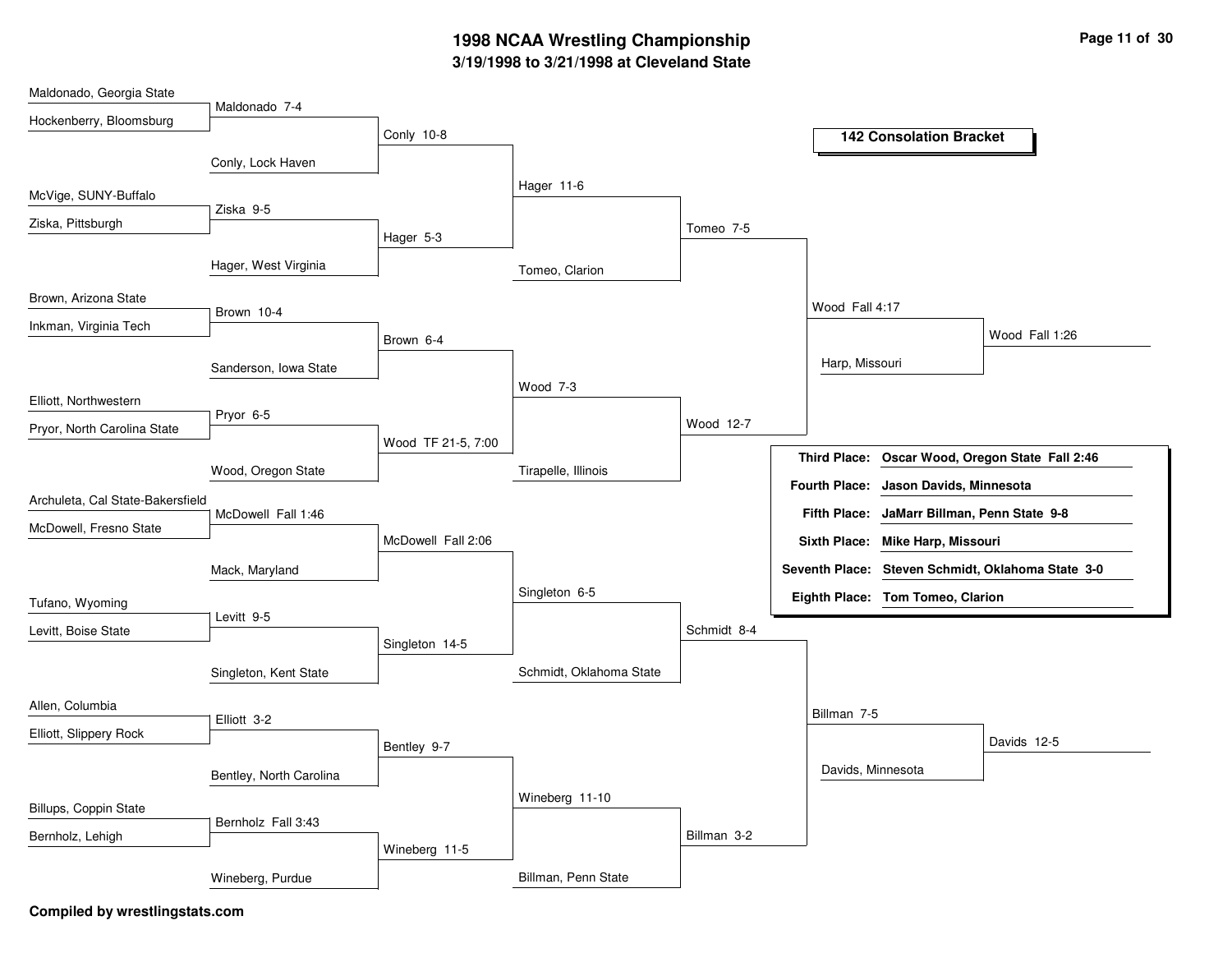### **3/19/1998 to 3/21/1998 at Cleveland State 1998 NCAA Wrestling Championship Page <sup>12</sup> of <sup>30</sup>**

#### **Championship Pigtail Bouts for 142**

Jeff McGinness - Iowa

McGinness Fall 2:07 Melvin Saunders - North Carolina-Greensboro Bernholz 8-5Ryan Bernholz - Lehigh Dusty Coufal - Wisconsin **Consolation Pigtail Bouts for 142** Archuleta 9-8 Jonathon Archuleta - Cal State-Bakersfield Melvin Saunders - North Carolina-Greensboro

Maldonado 5-3

Bill Maldonado - Georgia State

Dusty Coufal - Wisconsin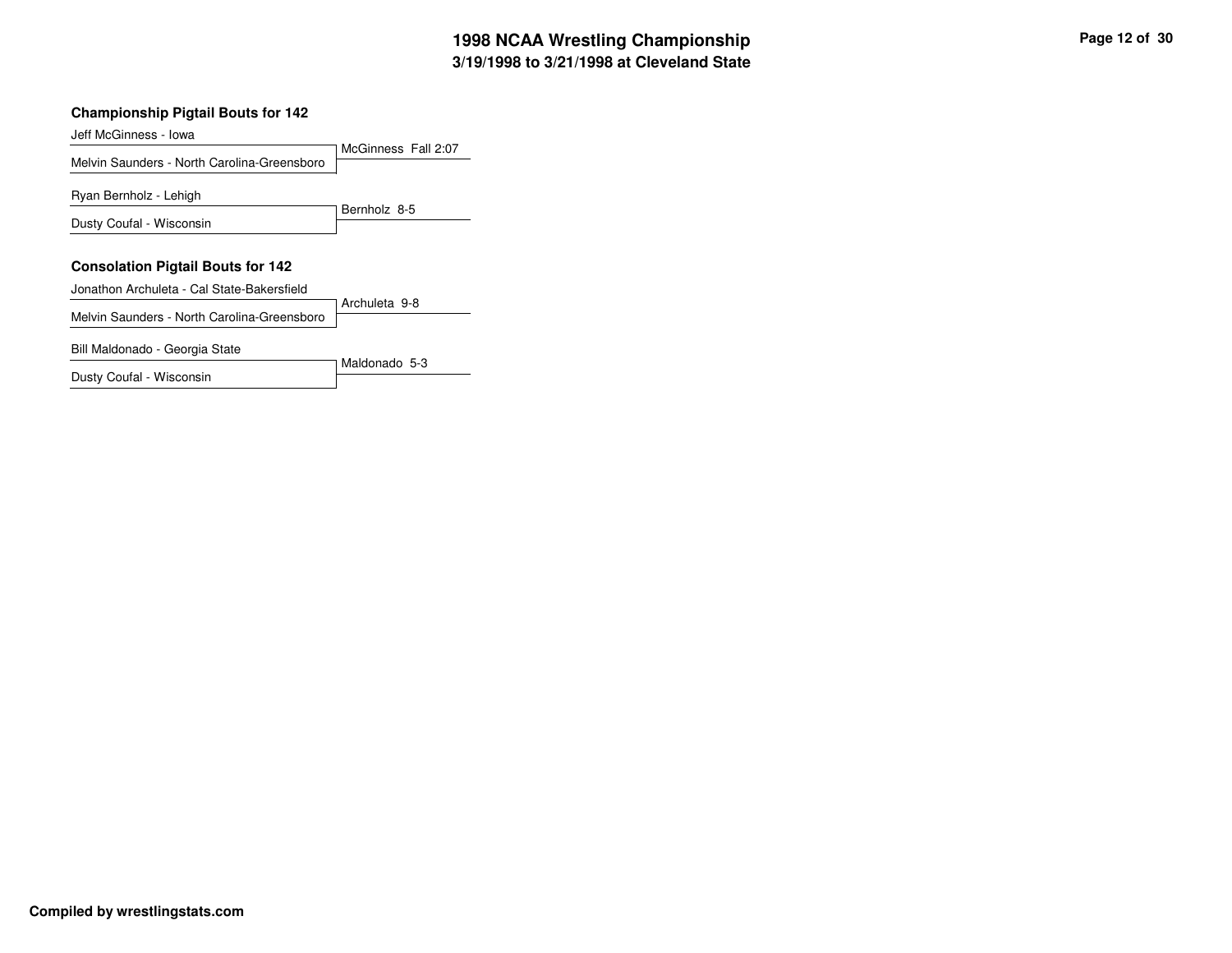### **3/19/1998 to 3/21/1998 at Cleveland State 1998 NCAA Wrestling Championship Page <sup>13</sup> of <sup>30</sup>**

| Eric Siebert, Illinois [1]                        |                            |                      |                     |                     |
|---------------------------------------------------|----------------------------|----------------------|---------------------|---------------------|
| Mike Kallai, Air Force                            | Eric Siebert 9-4           | Eric Siebert 7-5     |                     |                     |
| Trey Burlingame, North Carolina-Greensboro        | Drew Pariano 5-0           |                      |                     | 150 Weight Class    |
| Drew Pariano, Northwestern                        |                            |                      |                     |                     |
| Jimmy Arias, Oklahoma State [8]                   | Jimmy Arias 4-2            |                      | Eric Siebert 6-4 OT |                     |
| Kasey Gilliss, Iowa                               |                            |                      |                     |                     |
| Craig Welk, Cal Poly-SLO [9]                      | Rodney Jones 6-4           | Jimmy Arias 3-2      |                     |                     |
| Rodney Jones, Oklahoma                            |                            |                      |                     |                     |
| Dennis Balogh, Miami Ohio                         |                            |                      |                     | Eric Siebert 5-4 TB |
| Mike Mason, West Virginia [5]                     | Mike Mason 11-5            |                      |                     |                     |
| David Maldonado, Iowa State [12]                  | Mark Strickland 5-3        | Mike Mason 13-6      |                     |                     |
| Mark Strickland, Old Dominion                     |                            |                      |                     |                     |
| Bill Lacure, Michigan [4]                         |                            |                      | Mike Mason 11-6     |                     |
| Jim Harshaw, Virginia                             | Bill Lacure 7-1            |                      |                     |                     |
| Heath Eslinger, Tennessee-Chattanooga             |                            | Bill Lacure 4-3      |                     |                     |
| R.J. Galioto, Seton Hall                          | Heath Eslinger 7-3         |                      |                     |                     |
|                                                   |                            |                      |                     |                     |
|                                                   |                            |                      |                     | Eric Siebert 7-3    |
| Ben Boozer, Edinboro<br>Chris Bahr, Northern Iowa | Ben Boozer 13-6            |                      |                     |                     |
|                                                   |                            | Don Pritzlaff 14-5   |                     |                     |
| Larry Quisel, Boise State                         | Don Pritzlaff 5-4          |                      |                     |                     |
| Don Pritzlaff, Wisconsin [10]                     |                            |                      | Clint Musser 3-2    |                     |
| Brendan James, Franklin & Marshall                | Kevin Brandon 10-8 OT      |                      |                     |                     |
| Kevin Brandon, George Mason                       |                            | Clint Musser 13-4    |                     |                     |
| Clint Musser, Penn State [2]                      | Clint Musser 7-4           |                      |                     |                     |
| Chris Martin, Virginia Tech                       |                            |                      |                     | Chad Kraft 3-2      |
| Jeff Whalen, Maryland<br>lan Kaplan, Davidson     | Jeff Whalen 8-2            |                      |                     |                     |
| Chad Kraft, Minnesota [3]                         |                            | Chad Kraft 12-4      |                     |                     |
| Ben Gerdes, Lock Haven                            | Chad Kraft 12-1            |                      |                     |                     |
| John Fogarty, Cornell                             |                            |                      | Chad Kraft 4-3      |                     |
| Steven Blackford, Arizona State [6]               | Steven Blackford Fall 3:53 |                      |                     |                     |
| Darryl Christian, Oregon [11]                     | Darryl Christian 7-5       | Steven Blackford 4-1 |                     |                     |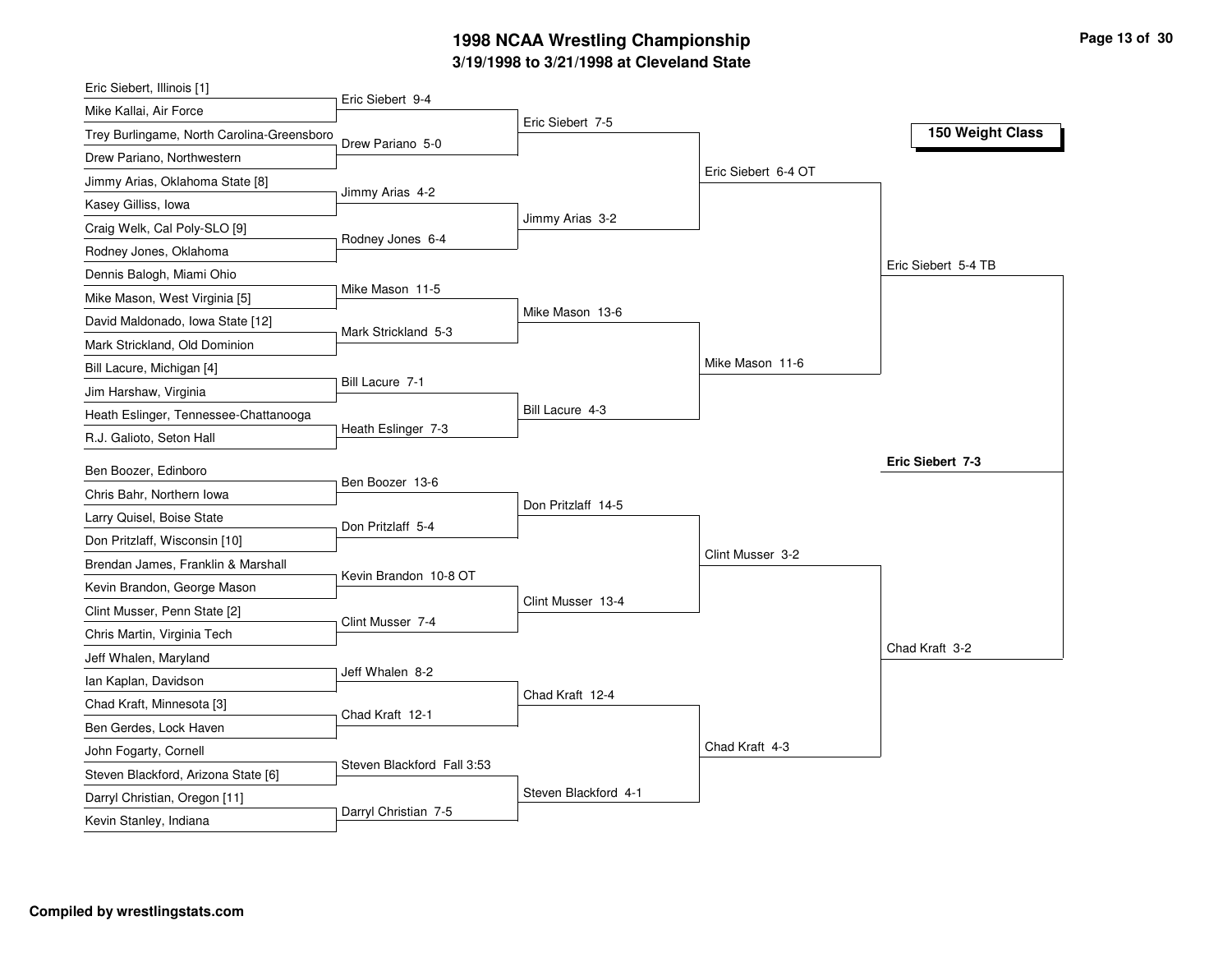## **3/19/1998 to 3/21/1998 at Cleveland State 1998 NCAA Wrestling Championship Page <sup>14</sup> of <sup>30</sup>**

| Jorgensen, Oregon State        |                             |                   |                          |                |                     |                                                |                                  |
|--------------------------------|-----------------------------|-------------------|--------------------------|----------------|---------------------|------------------------------------------------|----------------------------------|
| Fogarty, Cornell               | Jorgensen 12-2              |                   |                          |                |                     |                                                |                                  |
|                                |                             | Strickland 5-3    |                          |                |                     | <b>150 Consolation Bracket</b>                 |                                  |
|                                | Strickland, Old Dominion    |                   |                          |                |                     |                                                |                                  |
|                                |                             |                   | Strickland 7-5           |                |                     |                                                |                                  |
| Gerdes, Lock Haven             |                             |                   |                          |                |                     |                                                |                                  |
| Kaplan, Davidson               | Gerdes 4-3                  |                   |                          | Pritzlaff 12-5 |                     |                                                |                                  |
|                                |                             | Eslinger 2-0      |                          |                |                     |                                                |                                  |
|                                | Eslinger, Tennessee-Chattan |                   | Pritzlaff, Wisconsin     |                |                     |                                                |                                  |
| Martin, Virginia Tech          |                             |                   |                          |                | Pritzlaff 6-2       |                                                |                                  |
| James, Franklin & Marshall     | Martin 6-4                  |                   |                          |                |                     |                                                |                                  |
|                                |                             | Pariano 5-3       |                          |                |                     |                                                | Mason 9-4                        |
|                                | Pariano, Northwestern       |                   |                          |                |                     | Mason, West Virginia                           |                                  |
|                                |                             |                   | Jones 6-4                |                |                     |                                                |                                  |
| Quisel, Boise State            | Quisel 12-5                 |                   |                          |                |                     |                                                |                                  |
| Bahr, Northern Iowa            |                             |                   |                          | Jones 8-7      |                     |                                                |                                  |
|                                |                             | Jones 9-8         |                          |                | <b>Third Place:</b> |                                                | Mike Mason, West Virginia 6-4 OT |
|                                | Jones, Oklahoma             |                   | Blackford, Arizona State |                | Fourth Place:       | <b>Bill Lacure, Michigan</b>                   |                                  |
| Ayres, Lehigh                  |                             |                   |                          |                |                     |                                                |                                  |
| Harshaw, Virginia              | Harshaw 3-1                 |                   |                          |                |                     | Fifth Place: Clint Musser, Penn State 12-3     |                                  |
|                                |                             | Whalen 7-3        |                          |                | <b>Sixth Place:</b> | Don Pritzlaff, Wisconsin                       |                                  |
|                                | Whalen, Maryland            |                   |                          |                |                     | Seventh Place: Jimmy Arias, Oklahoma State 2-1 |                                  |
| Maldonado, Iowa State          |                             |                   | Maldonado 5-1            |                |                     | Eighth Place: Rodney Jones, Oklahoma           |                                  |
| Balogh, Miami Ohio             | Maldonado 14-5              |                   |                          | Arias 1-0      |                     |                                                |                                  |
|                                |                             | Maldonado 9-4     |                          |                |                     |                                                |                                  |
|                                | Christian, Oregon           |                   | Arias, Oklahoma State    |                |                     |                                                |                                  |
| Welk, Cal Poly-SLO             |                             |                   |                          |                |                     |                                                |                                  |
|                                | Welk 4-2 OT                 |                   |                          |                | Lacure 3-2          |                                                |                                  |
| Gilliss, Iowa                  |                             | <b>Welk 12-4</b>  |                          |                |                     |                                                | Lacure 6-2                       |
|                                | Boozer, Edinboro            |                   |                          |                |                     | Musser, Penn State                             |                                  |
| Burlingame, North Carolina-Gre |                             |                   | Welk 10-5                |                |                     |                                                |                                  |
|                                | Kallai Fall 5:50            |                   |                          | Lacure 4-3     |                     |                                                |                                  |
| Kallai, Air Force              |                             | Brandon Fall 1:04 |                          |                |                     |                                                |                                  |
|                                | Brandon, George Mason       |                   | Lacure, Michigan         |                |                     |                                                |                                  |
|                                |                             |                   |                          |                |                     |                                                |                                  |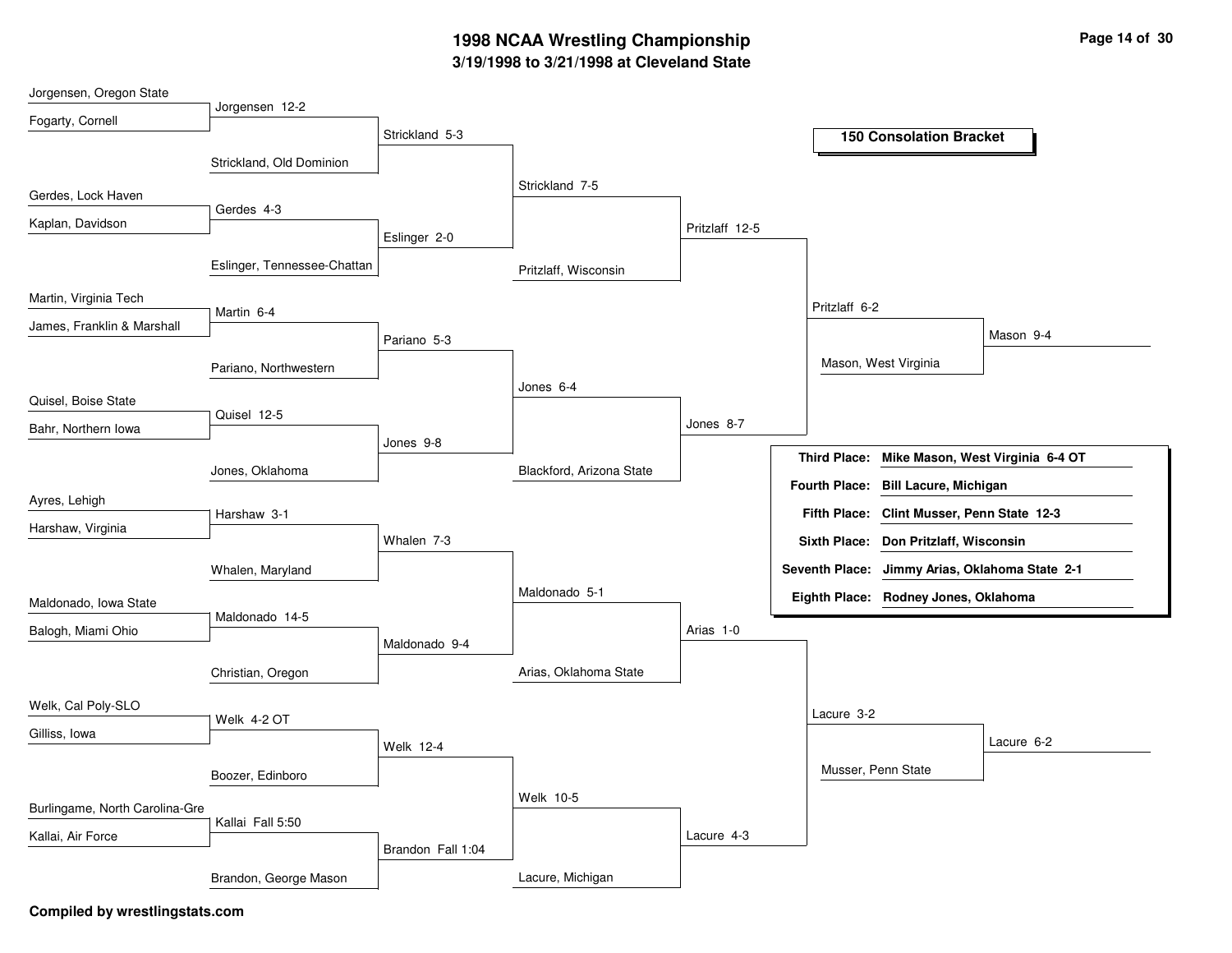Siebert 5-3 Eric Siebert - Illinois Eric Jorgensen - Oregon State Boozer 9-8Ben Boozer - Edinboro Chris Ayres - Lehigh **Consolation Pigtail Bouts for 150** Ayres 8-3 Chris Ayres - Lehigh R.J. Galioto - Seton Hall Jorgensen 11-6 Eric Jorgensen - Oregon State

Kevin Stanley - Indiana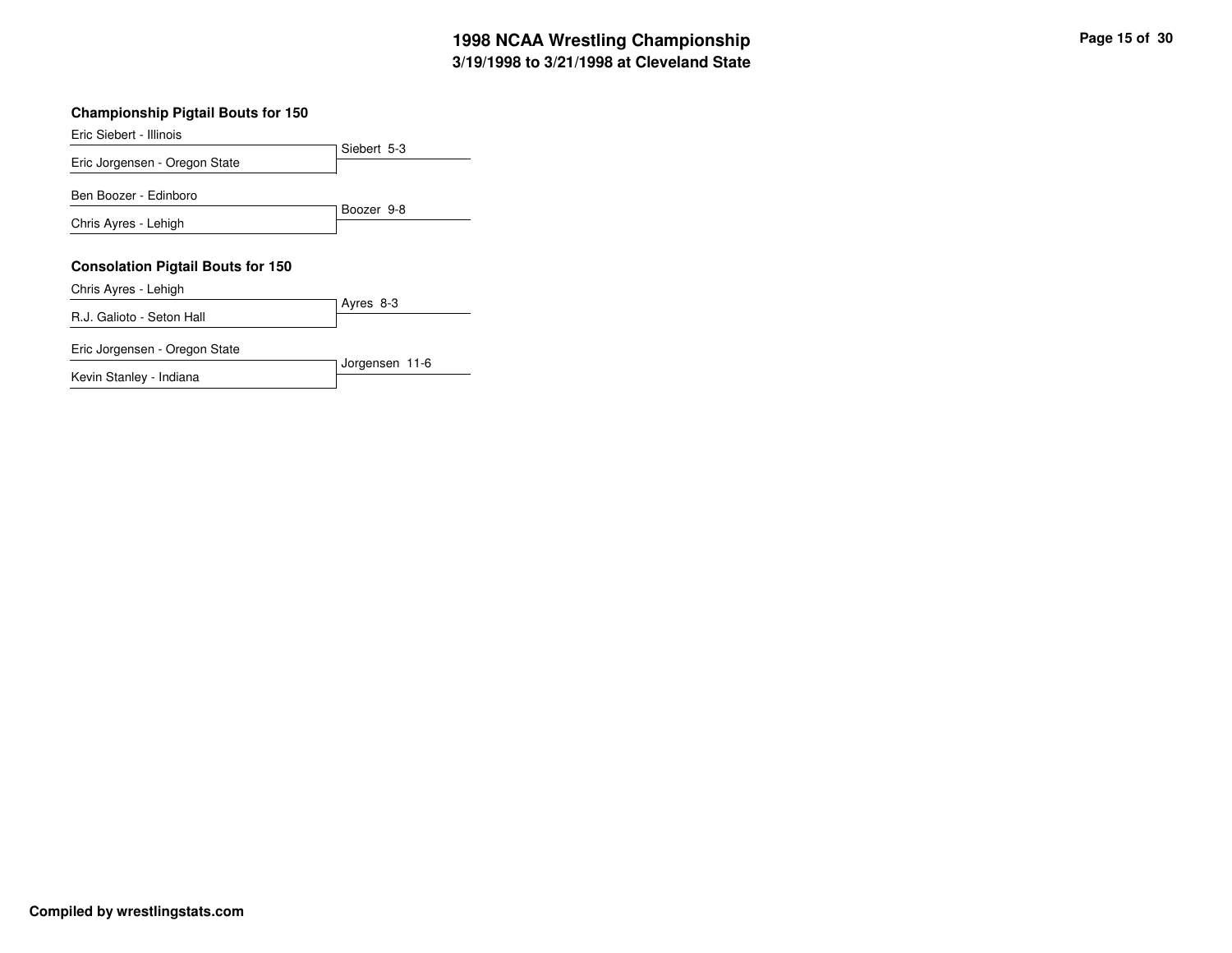## **3/19/19 9 8 to 3/21/19 9 8 at Cle v ela n d State 19 9 8 N C AA Wre stlin g C h a m pio n s hip**

| Isaac Wood, Oregon State              |                          |                              |                    |                    |
|---------------------------------------|--------------------------|------------------------------|--------------------|--------------------|
| Hardell Moore, Oklahoma State [1]     | Hardell Moore 14-2       | Hardell Moore 9-5            |                    |                    |
| Neil Barnes, Lock Haven               | Neil Barnes 7-5 OT       |                              |                    | 158 Weight Class   |
| Alex Leykikh, Virginia                |                          |                              |                    |                    |
| Dan Dicesare, Ohio State              |                          |                              | Hardell Moore 3-1  |                    |
| Mark Samples, Edinboro [9]            | Mark Samples 2-1         |                              |                    |                    |
| Jamie Kelly, Old Dominion             |                          | Mark Samples 5-4             |                    |                    |
| Josh Holiday, Minnesota [8]           | Jamie Kelly 4-2 OT       |                              |                    |                    |
| Byron Tucker, Oklahoma [4]            |                          |                              |                    | Hardell Moore 8-1  |
| Travis Doto, Lehigh                   | Byron Tucker 6-4         |                              |                    |                    |
| Eric Douglas, Purdue                  |                          | Eric Douglas 5-3             |                    |                    |
| Eric Hall, Virginia Tech              | Eric Douglas 11-3        |                              |                    |                    |
| Gabe McMahan, Iowa                    |                          |                              | Tivon Abel 6-4     |                    |
| Sean Morgan, Oregon [12]              | Sean Morgan 9-8          |                              |                    |                    |
| Babak Alimoradian, Boston University  |                          | Tivon Abel 8-4               |                    |                    |
| Tivon Abel, Brown [5]                 | Tivon Abel 17-11         |                              |                    |                    |
| Temoer Terry, Nebraska [2]            |                          |                              |                    | Dwight Gardner 7-1 |
| Jarrod Fitzpatrick, Virginia Military | Temoer Terry 8-2         |                              |                    |                    |
| Maurice Worthy, Army                  |                          | Temoer Terry 6-4             |                    |                    |
| Jamie Groudle, North Carolina         | Maurice Worthy Fall 3:27 |                              |                    |                    |
| David Wells, Cal Poly-SLO             |                          |                              | Temoer Terry 12-4  |                    |
| John Lange, Penn State [7]            | David Wells 15-5         |                              |                    |                    |
| Matt Suter, Arizona State [10]        |                          | David Wells 4-2 OT           |                    |                    |
| Brett Gappmayer, Brigham Young        | Matt Suter 5-1           |                              |                    |                    |
| Greg DeGrand, Michigan State          |                          |                              |                    | Dwight Gardner 6-3 |
| Brad Harris, Clarion                  | Greg DeGrand 4-1         |                              |                    |                    |
| Alan Grasso, Millersville             |                          | Dwight Gardner TF 19-4, 6:49 |                    |                    |
| Dwight Gardner, Ohio University [3]   | Dwight Gardner Fall 2:38 |                              |                    |                    |
| Ryan Cunningham, Central Michigan [6] |                          |                              | Dwight Gardner 5-3 |                    |
| Rick Springman, Pennsylvania          | Ryan Cunningham 6-3      |                              |                    |                    |
| James Hieronymus, Hofstra             |                          | James Hieronymus 5-3         |                    |                    |
| Sam Kline, West Virginia [11]         | James Hieronymus 6-5     |                              |                    |                    |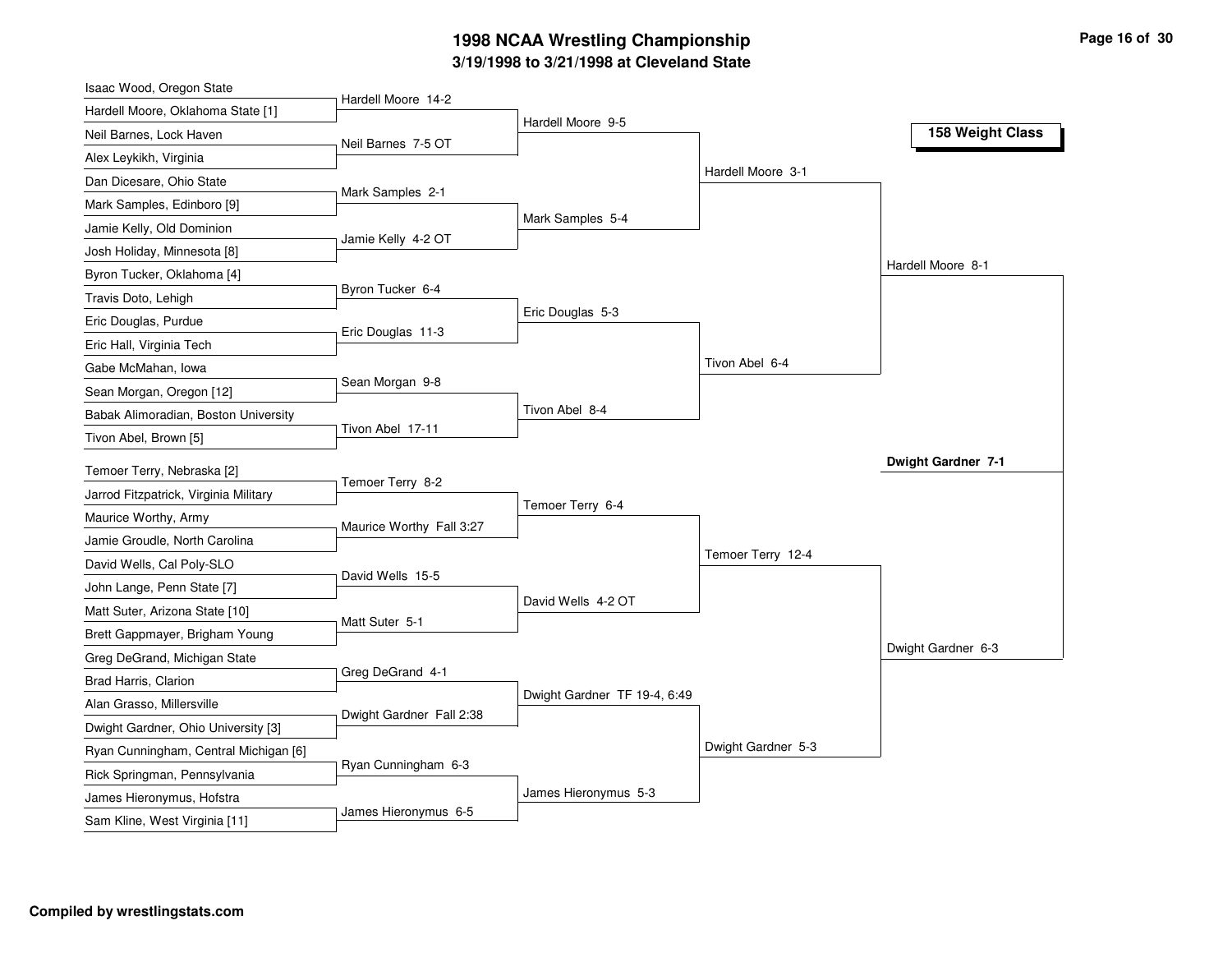## **3/19/1998 to 3/21/1998 at Cleveland State 1998 NCAA Wrestling Championship Page <sup>17</sup> of <sup>30</sup>**

| Kline, West Virginia           |                             |                 |                     |                   |                 |                                              |                                                 |
|--------------------------------|-----------------------------|-----------------|---------------------|-------------------|-----------------|----------------------------------------------|-------------------------------------------------|
| Springman, Pennsylvania        | Kline 6-4                   |                 |                     |                   |                 |                                              |                                                 |
|                                |                             | Kline 9-8       |                     |                   |                 | <b>158 Consolation Bracket</b>               |                                                 |
|                                | Tucker, Oklahoma            |                 |                     |                   |                 |                                              |                                                 |
|                                |                             |                 | Kline 4-2 OT        |                   |                 |                                              |                                                 |
| Grasso, Millersville           | Harris 6-0                  |                 |                     |                   |                 |                                              |                                                 |
| Harris, Clarion                |                             | Harris 2-0 OT   |                     | Wells 1-0         |                 |                                              |                                                 |
|                                |                             |                 |                     |                   |                 |                                              |                                                 |
|                                | Morgan, Oregon              |                 | Wells, Cal Poly-SLO |                   |                 |                                              |                                                 |
| Zeman, Illinois                |                             |                 |                     |                   |                 |                                              |                                                 |
| Lange, Penn State              | Lange 11-3                  |                 |                     |                   | Lange Fall 6:58 |                                              |                                                 |
|                                |                             | Lange DFT 1:39  |                     |                   |                 |                                              | Lange 8-6 OT                                    |
|                                | Barnes, Lock Haven          |                 |                     |                   | Abel, Brown     |                                              |                                                 |
|                                |                             |                 | Lange 11-0          |                   |                 |                                              |                                                 |
| Groudle, North Carolina        | Fitzpatrick 9-6             |                 |                     |                   |                 |                                              |                                                 |
| Fitzpatrick, Virginia Military |                             |                 |                     | Lange 5-3 OT      |                 |                                              |                                                 |
|                                |                             | Kelly 7-3       |                     |                   |                 | Third Place: John Lange, Penn State 6-5      |                                                 |
|                                | Kelly, Old Dominion         |                 | Hieronymus, Hofstra |                   |                 |                                              | Fourth Place: Ryan Cunningham, Central Michigan |
| White, Boise State             |                             |                 |                     |                   |                 |                                              |                                                 |
| McMahan, Iowa                  | White 8-5                   |                 |                     |                   |                 | Fifth Place: Tivon Abel, Brown Med FFT       |                                                 |
|                                |                             | DeGrand 11-8    |                     |                   |                 | Sixth Place: Temoer Terry, Nebraska          |                                                 |
|                                | DeGrand, Michigan State     |                 |                     |                   |                 | Seventh Place: David Wells, Cal Poly-SLO 6-0 |                                                 |
|                                |                             |                 | Cunningham 4-3 TB   |                   |                 | Eighth Place: Eric Douglas, Purdue           |                                                 |
| Hall, Virginia Tech            | Hall 11-5                   |                 |                     |                   |                 |                                              |                                                 |
| Doto, Lehigh                   |                             | Cunningham 11-1 |                     | Cunningham 2-1 TB |                 |                                              |                                                 |
|                                |                             |                 |                     |                   |                 |                                              |                                                 |
|                                | Cunningham, Central Michiga |                 | Samples, Edinboro   |                   |                 |                                              |                                                 |
| Holiday, Minnesota             |                             |                 |                     |                   |                 | Cunningham Fall 5:12                         |                                                 |
| Dicesare, Ohio State           | Holiday 3-1                 |                 |                     |                   |                 |                                              |                                                 |
|                                |                             | Holiday 7-5     |                     |                   |                 |                                              | Cunningham Med FFT                              |
|                                | Worthy, Army                |                 |                     |                   | Terry, Nebraska |                                              |                                                 |
|                                |                             |                 | Suter 2-0           |                   |                 |                                              |                                                 |
| Leykikh, Virginia              | Leykikh 6-3                 |                 |                     |                   |                 |                                              |                                                 |
| Wood, Oregon State             |                             | Suter 4-2       |                     | Douglas 4-3       |                 |                                              |                                                 |
|                                |                             |                 |                     |                   |                 |                                              |                                                 |
|                                | Suter, Arizona State        |                 | Douglas, Purdue     |                   |                 |                                              |                                                 |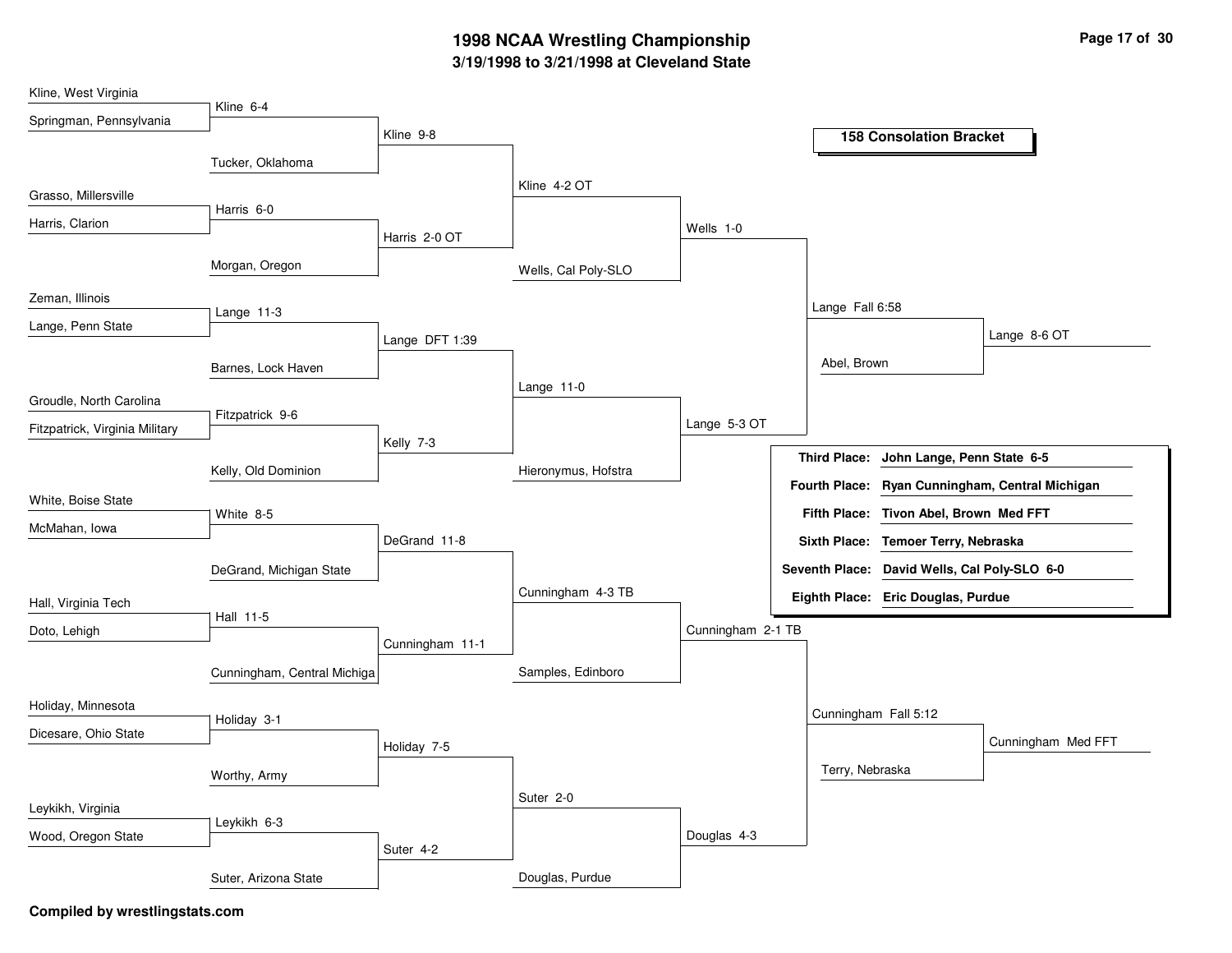| <b>Championship Pigtail Bouts for 158</b>                             |                |
|-----------------------------------------------------------------------|----------------|
| Isaac Wood - Oregon State                                             |                |
| Vince DeAugustine - SUNY-Buffalo                                      | Wood 4-1       |
| Temoer Terry - Nebraska                                               |                |
| Kirk White - Boise State                                              | Terry 7-4      |
| Byron Tucker - Oklahoma                                               |                |
| Bill Zeman - Illinois                                                 | Tucker 12-2    |
| <b>Consolation Pigtail Bouts for 158</b><br>Sam Kline - West Virginia |                |
| Vince DeAugustine - SUNY-Buffalo                                      | Kline 8-6      |
| Bill Zeman - Illinois                                                 | Zeman 10-3     |
| Brett Gappmayer - Brigham Young                                       |                |
| Kirk White - Boise State                                              | White DFT 6:56 |
| Babak Alimoradian - Boston University                                 |                |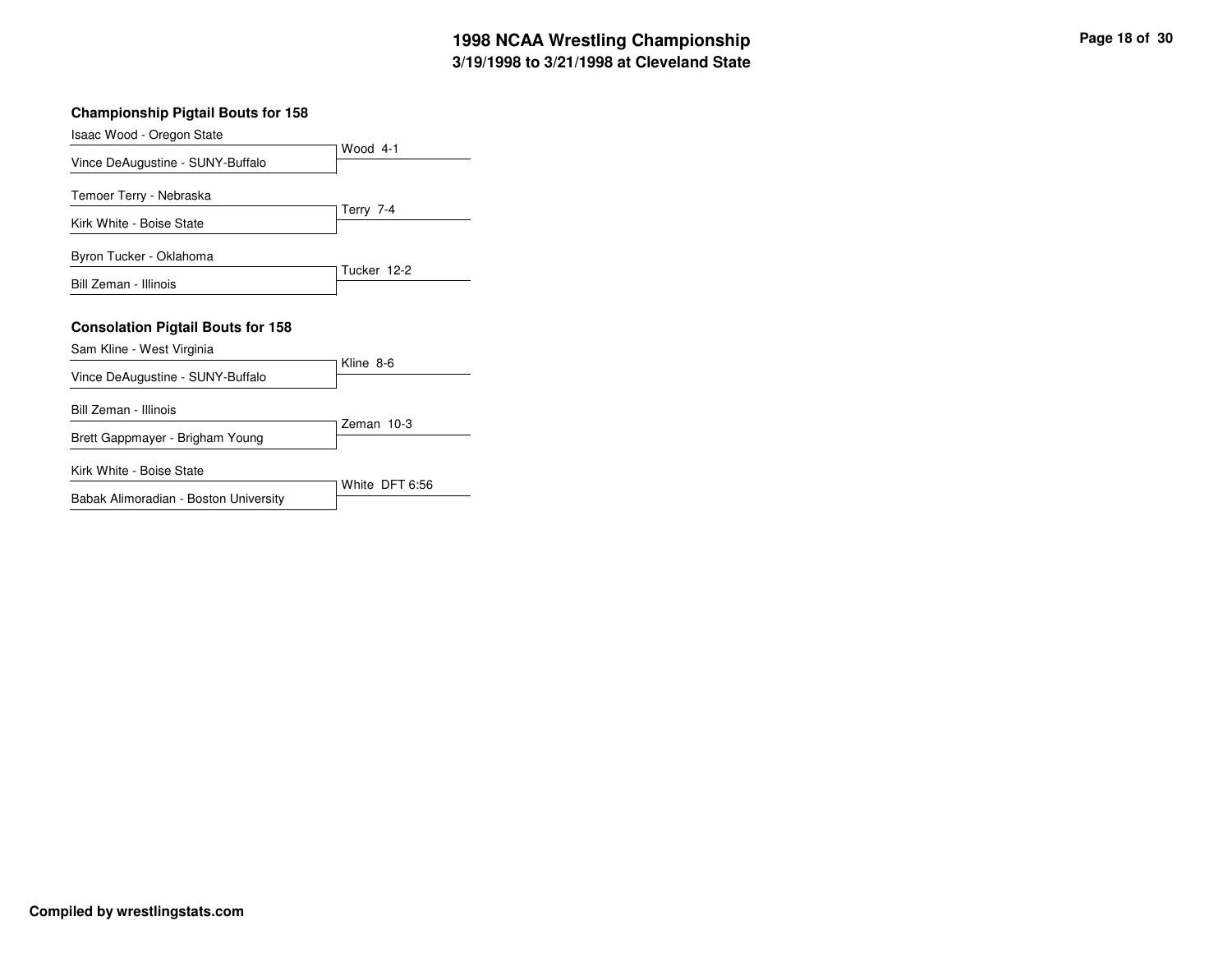## **3/19/1998 to 3/21/1998 at Cleveland State 1998 NCAA Wrestling Championship Page <sup>19</sup> of <sup>30</sup>**

| Lionel Halsey, Cal State-Bakersfield    |                          |                        |                    |                  |
|-----------------------------------------|--------------------------|------------------------|--------------------|------------------|
| Zac Taylor, Minnesota [9]               | Zac Taylor 15-3          | Glenn Pritzlaff 6-5 TB |                    |                  |
| Jason Moore, Missouri                   | Glenn Pritzlaff 10-2     |                        |                    | 167 Weight Class |
| Glenn Pritzlaff, Penn State [8]         |                          |                        |                    |                  |
| Joe Williams, Iowa [1]                  | Joe Williams 18-6        |                        | Joe Williams 19-7  |                  |
| Matt Mapes, Duke                        |                          |                        |                    |                  |
| Luke Bindriff, Air Force                |                          | Joe Williams 13-4      |                    |                  |
| Rod Van Ness, Rutgers                   | Rod Van Ness 14-10       |                        |                    |                  |
| Jeff Catrabone, Michigan [5]            |                          |                        |                    | Joe Williams 6-3 |
| Todd Palmisano, Rider                   | Jeff Catrabone 11-7      |                        |                    |                  |
| Brad Ginn, George Mason                 | Ben Perkins 9-8          | Jeff Catrabone 5-4     |                    |                  |
| Ben Perkins, Iowa State [12]            |                          |                        |                    |                  |
| Chris Snyder, Central Michigan          |                          |                        | Jeff Catrabone 9-3 |                  |
| Casey Strand, Arizona State [4]         | Casey Strand 8-6 OT      |                        |                    |                  |
| David Dixon, Georgia State              |                          | Casey Strand 7-2       |                    |                  |
| Josh Stanley, Drexel                    | Josh Stanley 5-3         |                        |                    |                  |
| Jason Moaney, Clarion                   |                          |                        |                    | Joe Williams 7-4 |
| Mark Smith, Oklahoma State [2]          | Mark Smith 12-2          |                        |                    |                  |
| Jason Webster, Cal State-Fullerton      |                          | Mark Smith Fall 1:02   |                    |                  |
| Kevin Boross, North Carolina State      | Jason Webster 2-1        |                        |                    |                  |
| Nick Mengerink, Pittsburgh [7]          |                          |                        | Mark Smith 11-0    |                  |
| Markese Nelson, Fresno State            | Nick Mengerink 9-1       |                        |                    |                  |
| Kevin Welsh, Edinboro                   |                          | Nick Mengerink 5-3     |                    |                  |
| Ed Mosley, Harvard [10]                 | Ed Mosley 8-3            |                        |                    |                  |
| Ben King, Illinois                      |                          |                        |                    | Brandon Slay 5-3 |
| Brandon Slay, Pennsylvania [3]          | Brandon Slay 8-4         |                        |                    |                  |
| Jamie Hensch, North Carolina-Greensboro |                          | Brandon Slay 6-4       |                    |                  |
| William Hill, Michigan State            | William Hill 15-4        |                        |                    |                  |
| Jeff Grant, Stanford                    |                          |                        | Brandon Slay 8-5   |                  |
| Mark Bybee, Northwestern [6]            | Mark Bybee 9-7           |                        |                    |                  |
| Gill Journey, Chicago State             |                          | Mark Bybee 8-0         |                    |                  |
| Michael Roller, Oklahoma [11]           | Michael Roller Fall 2:56 |                        |                    |                  |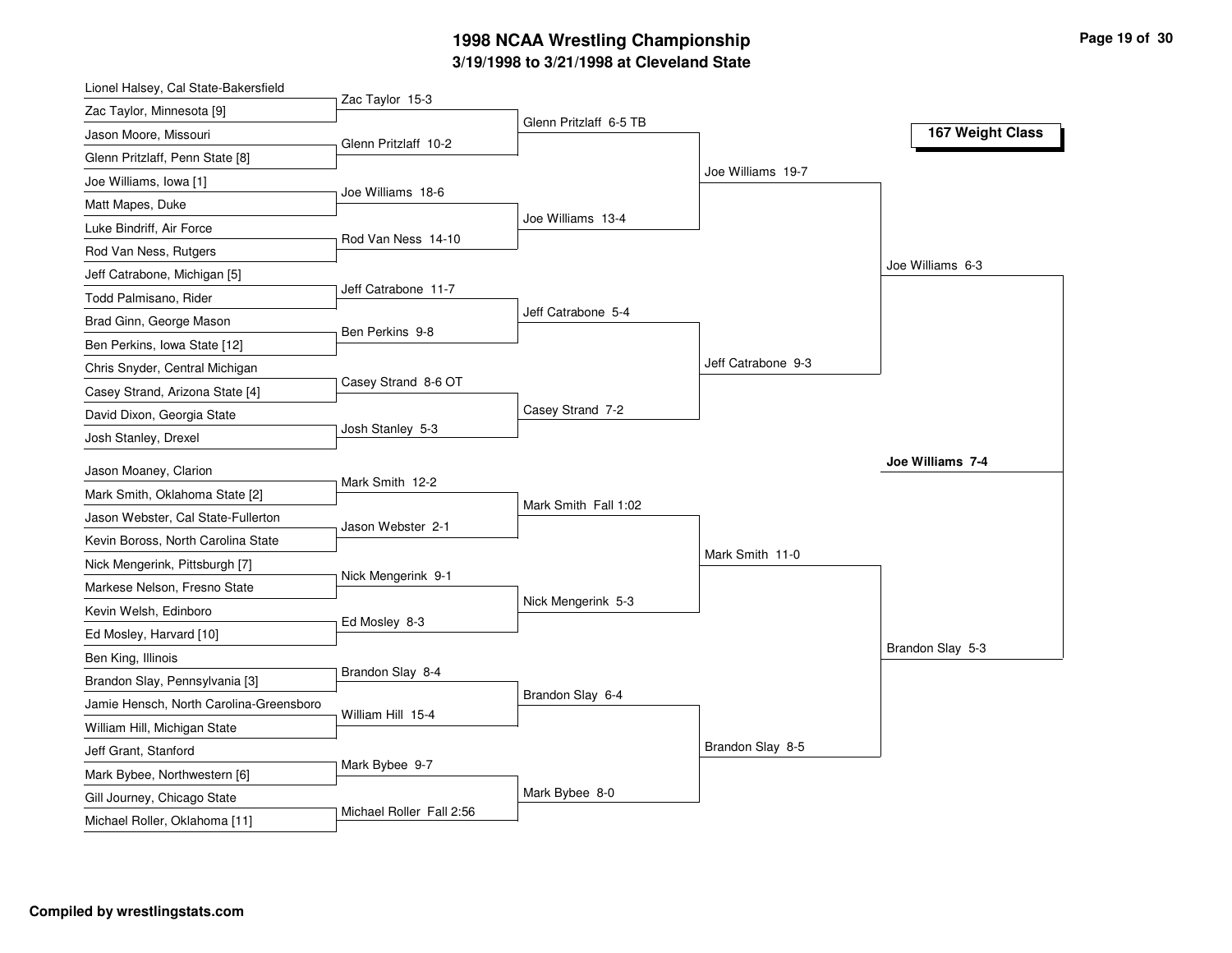## **3/19/1998 to 3/21/1998 at Cleveland State 1998 NCAA Wrestling Championship Page <sup>20</sup> of <sup>30</sup>**

| Didion, Cleveland State       |                              |                       |                       |                 |                     |                                          |                                                    |
|-------------------------------|------------------------------|-----------------------|-----------------------|-----------------|---------------------|------------------------------------------|----------------------------------------------------|
| Grant, Stanford               | Grant 5-0                    |                       |                       |                 |                     |                                          |                                                    |
|                               |                              | Perkins TF 20-5, 6:33 |                       |                 |                     | <b>167 Consolation Bracket</b>           |                                                    |
|                               | Perkins, Iowa State          |                       |                       |                 |                     |                                          |                                                    |
| Hensch, North Carolina-Greens |                              |                       | Perkins 7-4           |                 |                     |                                          |                                                    |
|                               | King 13-5                    |                       |                       |                 |                     |                                          |                                                    |
| King, Illinois                |                              | King 8-5              |                       | Mengerink 7-3   |                     |                                          |                                                    |
|                               | Stanley, Drexel              |                       |                       |                 |                     |                                          |                                                    |
|                               |                              |                       | Mengerink, Pittsburgh |                 |                     |                                          |                                                    |
| Welsh, Edinboro               | Welsh 4-0                    |                       |                       |                 | Bybee Med FFT       |                                          |                                                    |
| Nelson, Fresno State          |                              |                       |                       |                 |                     |                                          | Catrabone 8-3                                      |
|                               |                              | Welsh 7-6             |                       |                 |                     | Catrabone, Michigan                      |                                                    |
|                               | Taylor, Minnesota            |                       |                       |                 |                     |                                          |                                                    |
| Boross, North Carolina State  |                              |                       | Welsh 6-5             |                 |                     |                                          |                                                    |
| Moaney, Clarion               | Moaney 10-4                  |                       |                       | Bybee Fall 4:35 |                     |                                          |                                                    |
|                               |                              | Van Ness 6-1          |                       |                 |                     |                                          |                                                    |
|                               | Van Ness, Rutgers            |                       | Bybee, Northwestern   |                 | <b>Third Place:</b> | Jeff Catrabone, Michigan 4-4 TB          |                                                    |
| Dixon, Georgia State          |                              |                       |                       |                 |                     | Fourth Place: Mark Smith, Oklahoma State |                                                    |
|                               | Snyder 6-4                   |                       |                       |                 |                     |                                          | Fifth Place: Casey Strand, Arizona State 9-7 OT    |
| Snyder, Central Michigan      |                              | $Hill 6-2$            |                       |                 |                     | Sixth Place: Mark Bybee, Northwestern    |                                                    |
|                               | Hill, Michigan State         |                       |                       |                 |                     |                                          | Seventh Place: Glenn Pritzlaff, Penn State Med FFT |
|                               |                              |                       | Roller 9-4            |                 |                     | Eighth Place: Nick Mengerink, Pittsburgh |                                                    |
| Ginn, George Mason            | Palmisano 7-2                |                       |                       |                 |                     |                                          |                                                    |
| Palmisano, Rider              |                              | Roller 14-0           |                       | Pritzlaff 10-4  |                     |                                          |                                                    |
|                               |                              |                       |                       |                 |                     |                                          |                                                    |
|                               | Roller, Oklahoma             |                       | Pritzlaff, Penn State |                 |                     |                                          |                                                    |
| Bindriff, Air Force           |                              |                       |                       |                 | Strand Fall 6:52    |                                          |                                                    |
| Mapes, Duke                   | Bindriff 15-8                |                       |                       |                 |                     |                                          |                                                    |
|                               |                              | Webster 7-3           |                       |                 |                     |                                          | Smith 4-2                                          |
|                               | Webster, Cal State-Fullerton |                       |                       |                 |                     | Smith, Oklahoma State                    |                                                    |
|                               |                              |                       | Mosley 8-2            |                 |                     |                                          |                                                    |
| Moore, Missouri               | Halsey TF 18-2, 5:05         |                       |                       |                 |                     |                                          |                                                    |
| Halsey, Cal State-Bakersfield |                              | Mosley 3-1 OT         |                       | Strand 7-4      |                     |                                          |                                                    |
|                               | Mosley, Harvard              |                       | Strand, Arizona State |                 |                     |                                          |                                                    |
|                               |                              |                       |                       |                 |                     |                                          |                                                    |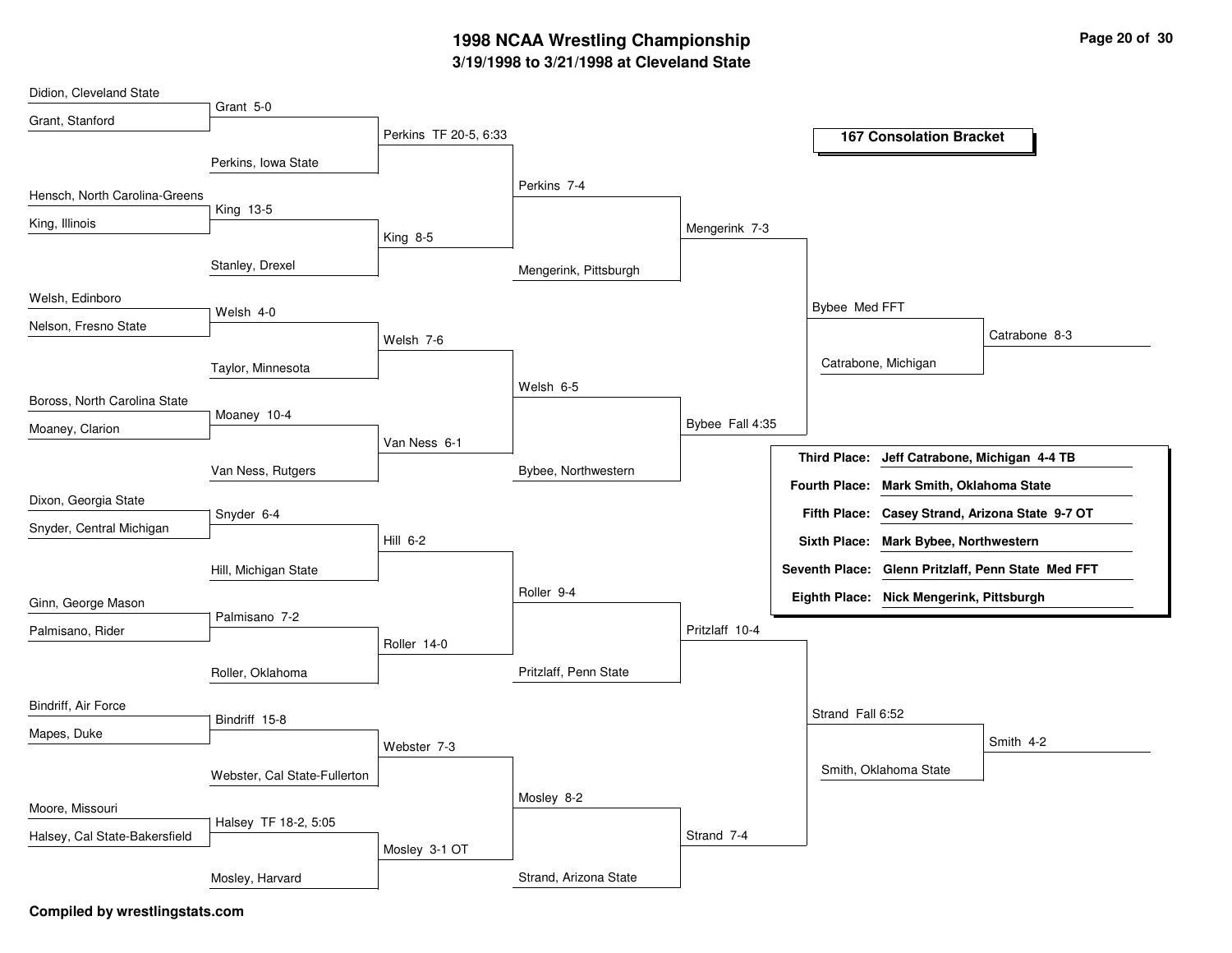Lionel Halsey - Cal State-Bakersfield

Halsey 6-0 Josh Didion - Cleveland State

Didion Fall 5:32

#### **Consolation Pigtail Bouts for 167**

Josh Didion - Cleveland State

Gill Journey - Chicago State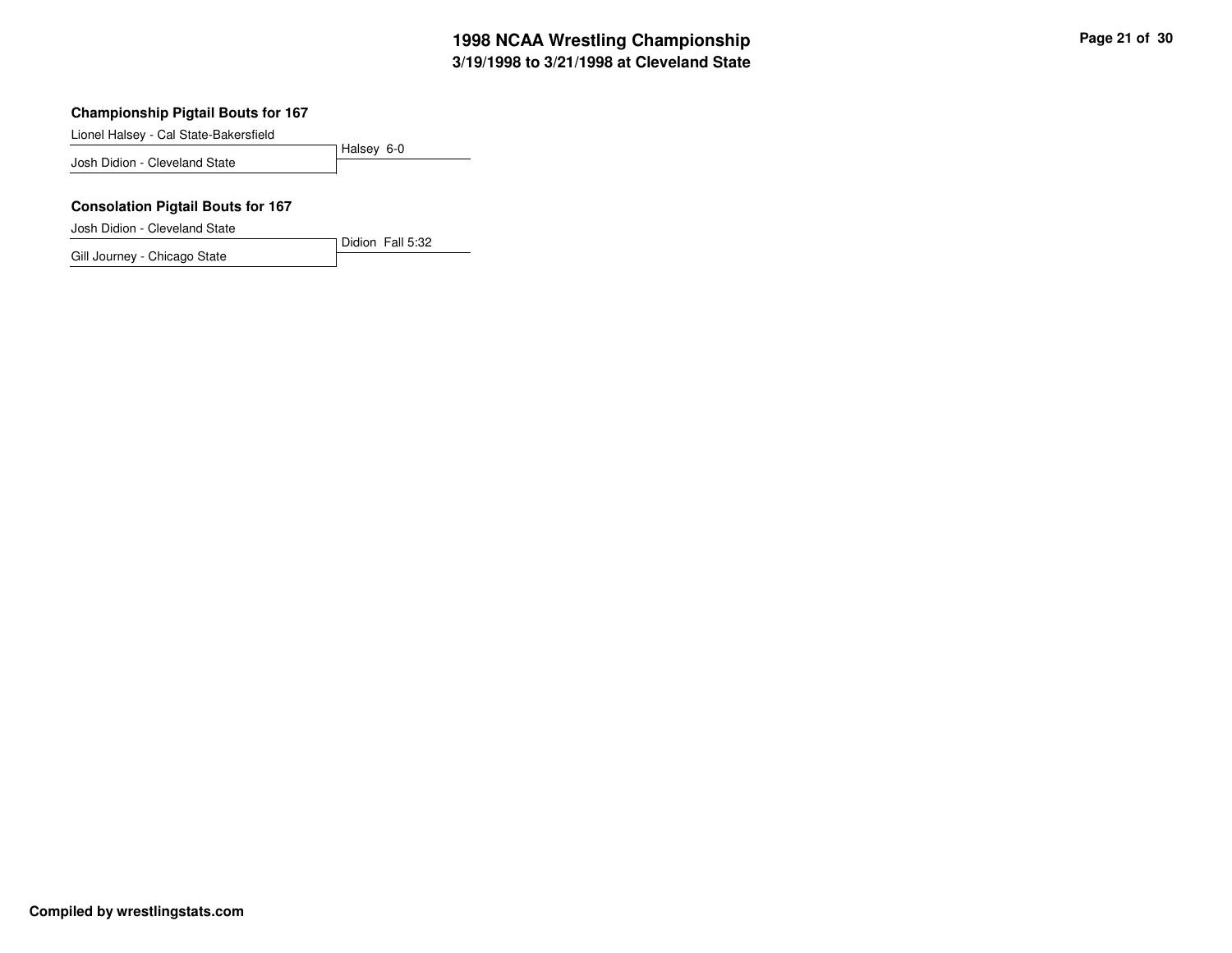## **3/19/1998 to 3/21/1998 at Cleveland State 1998 NCAA Wrestling Championship Page <sup>22</sup> of <sup>30</sup>**

| Rob Neidlinger, Penn State [9]                   |                               |                       |                      |                           |
|--------------------------------------------------|-------------------------------|-----------------------|----------------------|---------------------------|
| Corey Bell, North Carolina                       | Rob Neidlinger 8-4            | Rob Neidlinger 12-4   |                      |                           |
| Joe Watson, Georgia State                        | Jim Straight 6-4              |                       |                      | 177 Weight Class          |
| Jim Straight, Edinboro [8]                       |                               |                       |                      |                           |
| Dave Murray, Lock Haven                          |                               |                       | Mitch Clark 6-4      |                           |
| Sanders Freed, Oregon State                      | Dave Murray 4-2 OT            |                       |                      |                           |
| Mitch Clark, Ohio State [1]                      |                               | Mitch Clark Fall 4:04 |                      |                           |
| Doug Lee, Oregon                                 | Mitch Clark 12-5              |                       |                      |                           |
| Davion Peterson, Purdue                          |                               |                       |                      | Mitch Clark 5-0           |
| Mike Greenfield, Central Michigan [12]           | Mike Greenfield TF 20-5, 5:27 |                       |                      |                           |
| Tom Shaw, Virginia                               | John Withrow 9-1              | John Withrow 8-2      |                      |                           |
| John Withrow, Pittsburgh [5]                     |                               |                       |                      |                           |
| Greg Gingeleskie, Navy                           |                               |                       | John Withrow 1-0     |                           |
| Jevon Herman, Illinois [4]                       | Greg Gingeleskie 7-6          |                       |                      |                           |
| Nathan Funk, Tennessee-Chattanooga               |                               | Greg Gingeleskie 6-4  |                      |                           |
| Ken Bigley, Northern Iowa                        | Ken Bigley 13-5               |                       |                      |                           |
| Steve Alf, Wisconsin                             |                               |                       |                      | Mitch Clark TF 17-0, 3:00 |
|                                                  | Brad Vering 11-3              |                       |                      |                           |
|                                                  |                               |                       |                      |                           |
| Brad Vering, Nebraska [7]                        |                               | Leo Giel 5-2          |                      |                           |
| Leo Giel, Rider                                  | Leo Giel 2-2 TB               |                       |                      |                           |
| Brandon Eggum, Minnesota [10]                    |                               |                       | Aaron Simpson 6-4 OT |                           |
| Matt Esposito, American                          | Matt Mulvihill TF 17-2, 4:48  |                       |                      |                           |
| Matt Mulvihill, Iowa State                       |                               | Aaron Simpson 3-2     |                      |                           |
| Paul Jenn, Iowa                                  | Aaron Simpson 14-4            |                       |                      |                           |
| Aaron Simpson, Arizona State [2]                 |                               |                       |                      | Vertus Jones 15-13 OT     |
| Vertus Jones, West Virginia [6]                  | Vertus Jones Fall 1:35        |                       |                      |                           |
| Shawn Finnicum, Air Force                        |                               | Vertus Jones 18-8     |                      |                           |
| Mark Munoz, Oklahoma State [11]                  | Mark Munoz 7-5 OT             |                       |                      |                           |
| Brian Bowles, Cal Poly-SLO                       |                               |                       | Vertus Jones 6-4 OT  |                           |
| John Van Doren, Lehigh [3]                       | John Van Doren 12-3           |                       |                      |                           |
| Russell Jones, Hofstra<br>Jason Street, Oklahoma |                               | Jason Street 3-1 OT   |                      |                           |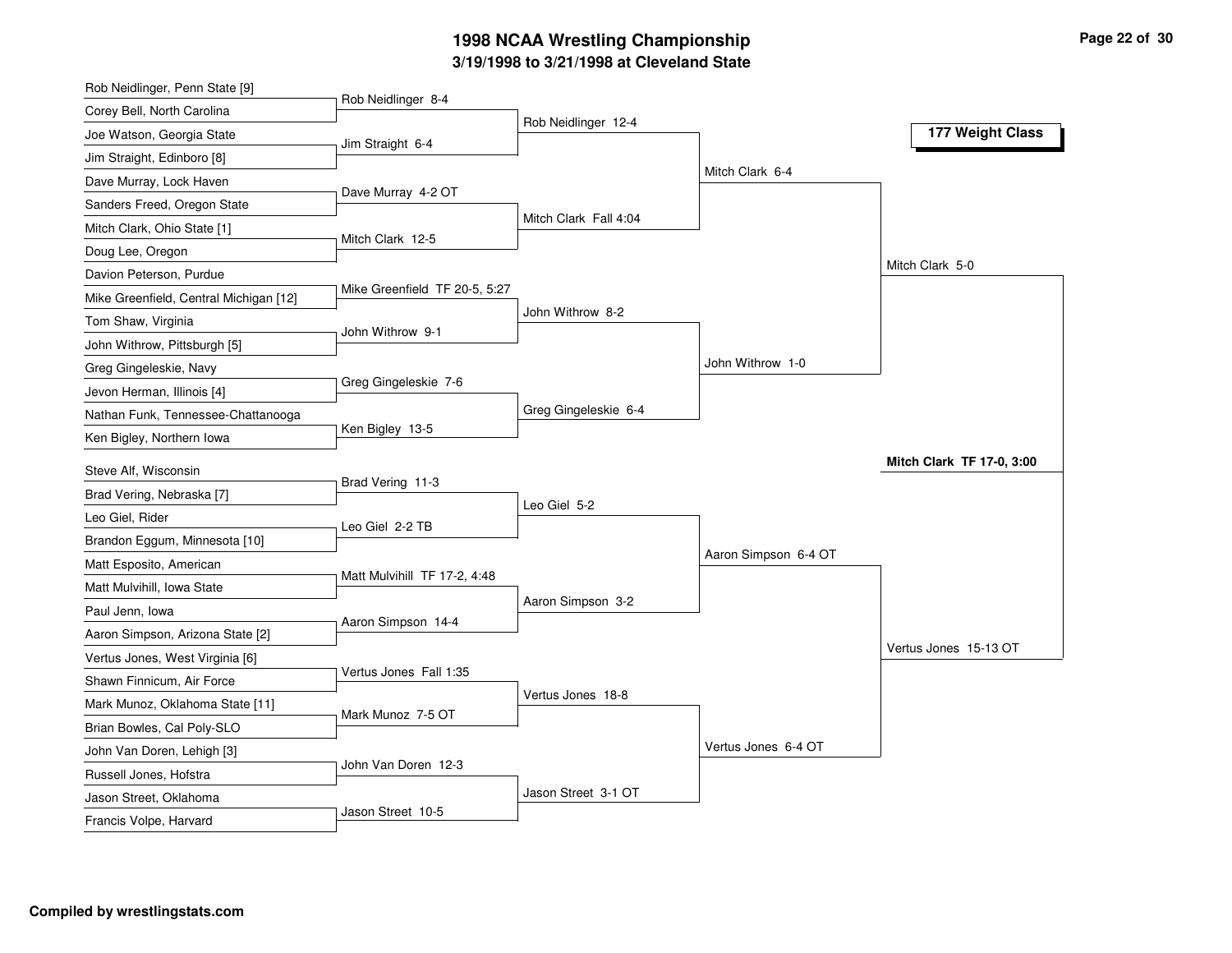## **3/19/1998 to 3/21/1998 at Cleveland State 1998 NCAA Wrestling Championship Page <sup>23</sup> of <sup>30</sup>**

| Volpe, Harvard              |                              |                    |                        |                   |                     |                                                 |                   |
|-----------------------------|------------------------------|--------------------|------------------------|-------------------|---------------------|-------------------------------------------------|-------------------|
| Jones, Hofstra              | Volpe 4-2                    |                    |                        |                   |                     |                                                 |                   |
|                             |                              | Greenfield 12-3    |                        |                   |                     | <b>177 Consolation Bracket</b>                  |                   |
|                             | Greenfield, Central Michigan |                    |                        |                   |                     |                                                 |                   |
|                             |                              |                    | Greenfield Fall 0:44   |                   |                     |                                                 |                   |
| Bowles, Cal Poly-SLO        |                              |                    |                        |                   |                     |                                                 |                   |
| Finnicum, Air Force         | Bowles 13-1                  |                    |                        | Greenfield 3-1 OT |                     |                                                 |                   |
|                             |                              | Bowles 13-0        |                        |                   |                     |                                                 |                   |
|                             | Bigley, Northern Iowa        |                    | Giel, Rider            |                   |                     |                                                 |                   |
| Jenn, Iowa                  |                              |                    |                        |                   |                     |                                                 |                   |
|                             | Jenn Fall 4:47               |                    |                        |                   | Eggum 5-4           |                                                 |                   |
| Esposito, American          |                              | Jenn 9-7           |                        |                   |                     |                                                 | Withrow 3-2       |
|                             | Straight, Edinboro           |                    |                        |                   |                     | Withrow, Pittsburgh                             |                   |
|                             |                              |                    | Eggum TF 20-5, 6:58    |                   |                     |                                                 |                   |
| Eggum, Minnesota            |                              |                    |                        |                   |                     |                                                 |                   |
| Alf, Wisconsin              | Eggum 7-2                    |                    |                        | Eggum Fall 4:16   |                     |                                                 |                   |
|                             |                              | Eggum 15-4         |                        |                   | <b>Third Place:</b> | John Withrow, Pittsburgh 2-1                    |                   |
|                             | Murray, Lock Haven           |                    | Street, Oklahoma       |                   |                     |                                                 |                   |
| Funk, Tennessee-Chattanooga |                              |                    |                        |                   |                     | Fourth Place: Aaron Simpson, Arizona State      |                   |
|                             | Herman 6-3                   |                    |                        |                   |                     | Fifth Place: Brandon Eggum, Minnesota 3-1       |                   |
| Herman, Illinois            |                              | Herman 6-5         |                        |                   |                     | Sixth Place: Jevon Herman, Illinois             |                   |
|                             | Munoz, Oklahoma State        |                    |                        |                   |                     | Seventh Place: Greg Gingeleskie, Navy 8-2       |                   |
| Shaw, Virginia              |                              |                    | Herman 10-5            |                   |                     | Eighth Place: Mike Greenfield, Central Michigan |                   |
|                             | Shaw 3-2                     |                    |                        |                   |                     |                                                 |                   |
| Peterson, Purdue            |                              | Van Doren 7-0      |                        | Herman 4-2        |                     |                                                 |                   |
|                             | Van Doren, Lehigh            |                    | Neidlinger, Penn State |                   |                     |                                                 |                   |
| Lee, Oregon                 |                              |                    |                        |                   |                     |                                                 |                   |
|                             | Lee 5-1                      |                    |                        |                   | Herman 3-1          |                                                 |                   |
| Freed, Oregon State         |                              | Lee 9-8            |                        |                   |                     |                                                 | Simpson Fall 1:14 |
|                             | Vering, Nebraska             |                    |                        |                   |                     | Simpson, Arizona State                          |                   |
| Watson, Georgia State       |                              |                    | Mulvihill 8-5          |                   |                     |                                                 |                   |
|                             | Watson 7-2                   |                    |                        |                   |                     |                                                 |                   |
| Bell, North Carolina        |                              | Mulvihill DFT 3:00 |                        | Gingeleskie 5-3   |                     |                                                 |                   |
|                             | Mulvihill, Iowa State        |                    | Gingeleskie, Navy      |                   |                     |                                                 |                   |
|                             |                              |                    |                        |                   |                     |                                                 |                   |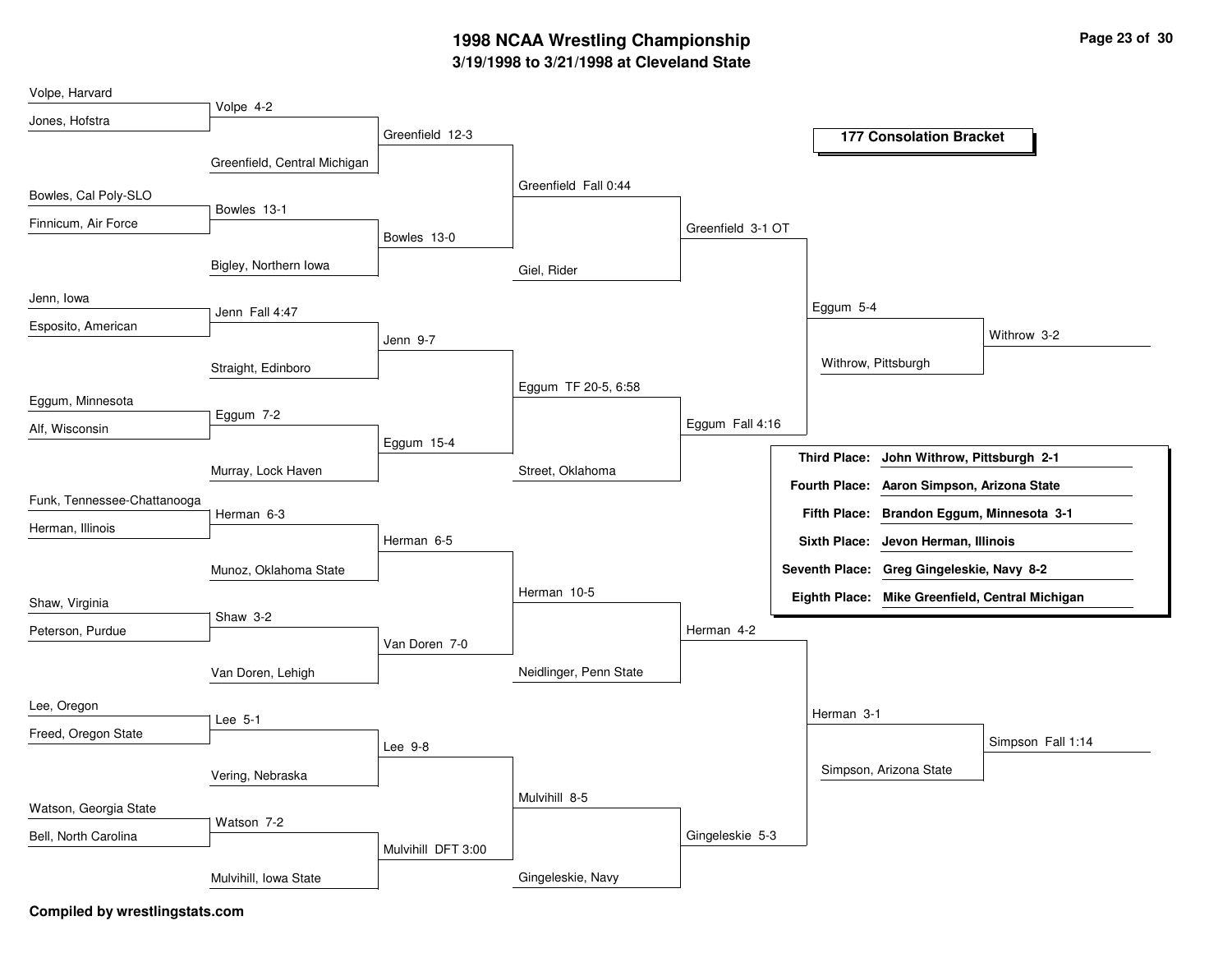**No Pigtails Bouts for 177 Weight Class**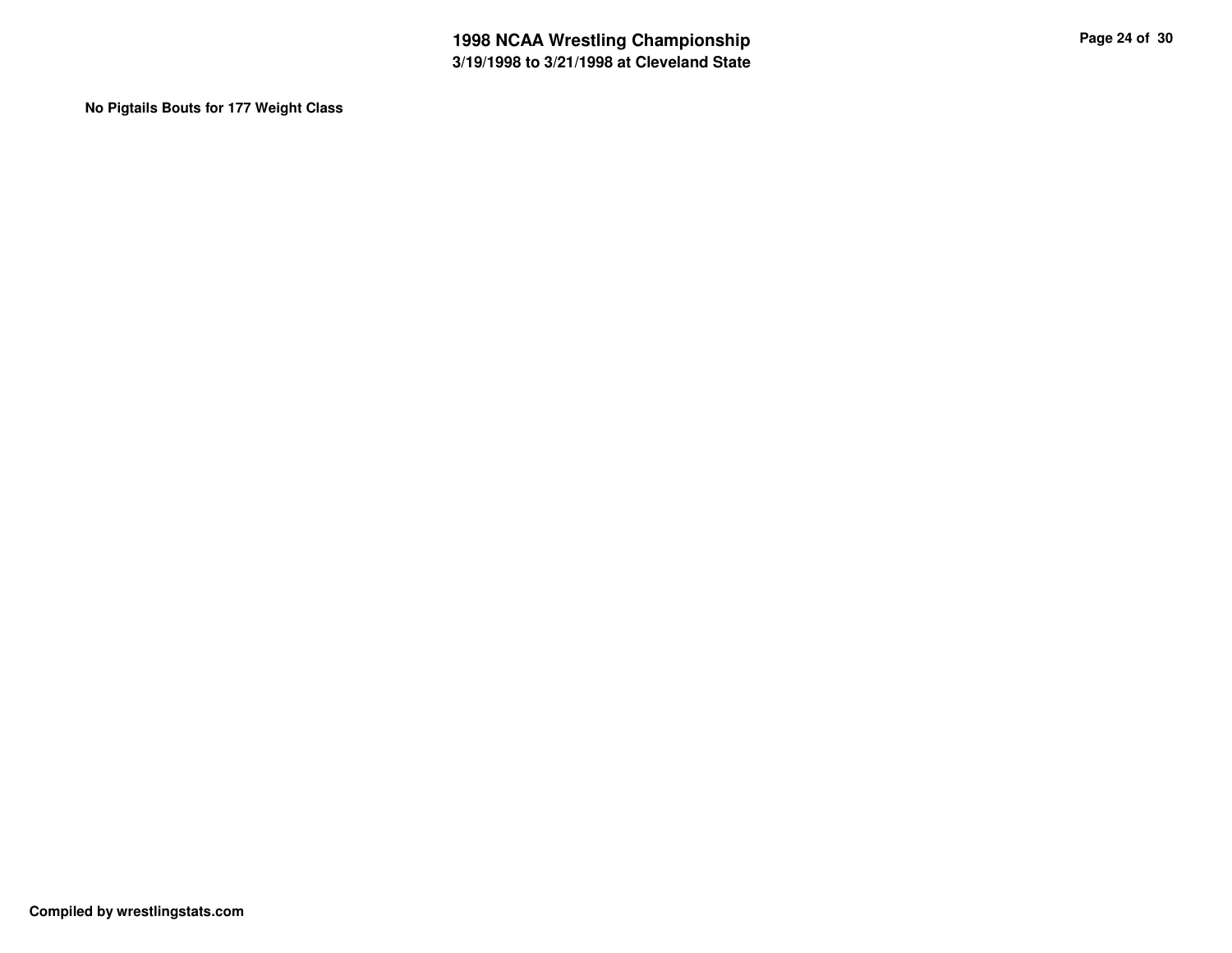## **3/19/1998 to 3/21/1998 at Cleveland State 1998 NCAA Wrestling Championship Page <sup>25</sup> of <sup>30</sup>**

| Ben Barton, Northern Iowa             |                         |                         |                         |                    |
|---------------------------------------|-------------------------|-------------------------|-------------------------|--------------------|
| Mike Quaglio, Hofstra [8]             | Ben Barton 3-2          | Chael Sonnen Fall 2:19  |                         |                    |
| Chael Sonnen, Oregon                  | Chael Sonnen 10-9       |                         |                         | 190 Weight Class   |
| Joel Holman, Cornell [9]              |                         |                         |                         |                    |
| Joe Terrell, Wisconsin                | Raphael Davis Fall 4:20 |                         | Jason Robison Fall 0:50 |                    |
| Raphael Davis, Cal State-Bakersfield  |                         |                         |                         |                    |
| Donny Rider, Fresno State             | Jason Robison Fall 0:41 | Jason Robison Fall 1:19 |                         |                    |
| Jason Robison, Edinboro [1]           |                         |                         |                         |                    |
| Chris Vike, Central Michigan          |                         |                         |                         | Jason Robison 10-7 |
| Jonathan DyReyes, Cal State-Fullerton | Chris Vike 8-3          |                         |                         |                    |
| Shane Zajac, Oregon State             | Ryan Tobin 6-1          | Ryan Tobin 9-1          |                         |                    |
| Ryan Tobin, Nebraska [4]              |                         |                         |                         |                    |
| Mark Bodo, Pittsburgh [5]             |                         |                         | Ryan Tobin 3-2          |                    |
| Ross Thatcher, Penn State             | Mark Bodo 9-5           |                         |                         |                    |
| Jake Sherer, Air Force [12]           |                         | Mark Bodo 6-3           |                         |                    |
| Pat Quirk, Illinois                   | Pat Quirk 8-3 OT        |                         |                         |                    |
| Tim Hartung, Minnesota [2]            |                         |                         |                         | Tim Hartung 6-4 OT |
| Martius Harding, Virginia             | Tim Hartung 10-1        |                         |                         |                    |
| Scott Stay, North Carolina            |                         | Tim Hartung 13-1        |                         |                    |
| Orville Palmer, Oklahoma              | Orville Palmer 4-3      |                         |                         |                    |
| Sam Neider, Northwestern [7]          |                         |                         | Tim Hartung 12-4        |                    |
| Ken Haines, Lock Haven                | Sam Neider Fall 1:47    |                         |                         |                    |
| Andrei Rodzianko, Pennsylvania [10]   |                         | Sam Neider 6-4 OT       |                         |                    |
| Pat Popolizio, Oklahoma State         | Andrei Rodzianko 7-4    |                         |                         |                    |
| Todd Hockenbroch, Bloomsburg          |                         |                         |                         | Tim Hartung 8-7    |
| Jeremy Goeden, Northern Illinois [6]  | Jeremy Goeden Fall 3:56 |                         |                         |                    |
| Chad Roland, Duquesne                 |                         | Jeremy Goeden 9-3       |                         |                    |
| Zach Thompson, Iowa State [11]        | Zach Thompson 4-3       |                         |                         |                    |
| Nick Muzashvili, Michigan State       |                         |                         | Lee Fullhart 7-3        |                    |
| Elliot Williams, James Madison        | Nick Muzashvili 4-3     |                         |                         |                    |
| Isaac Moore, Virginia Military        |                         | Lee Fullhart 12-2       |                         |                    |
| Lee Fullhart, Iowa [3]                | Lee Fullhart 12-4       |                         |                         |                    |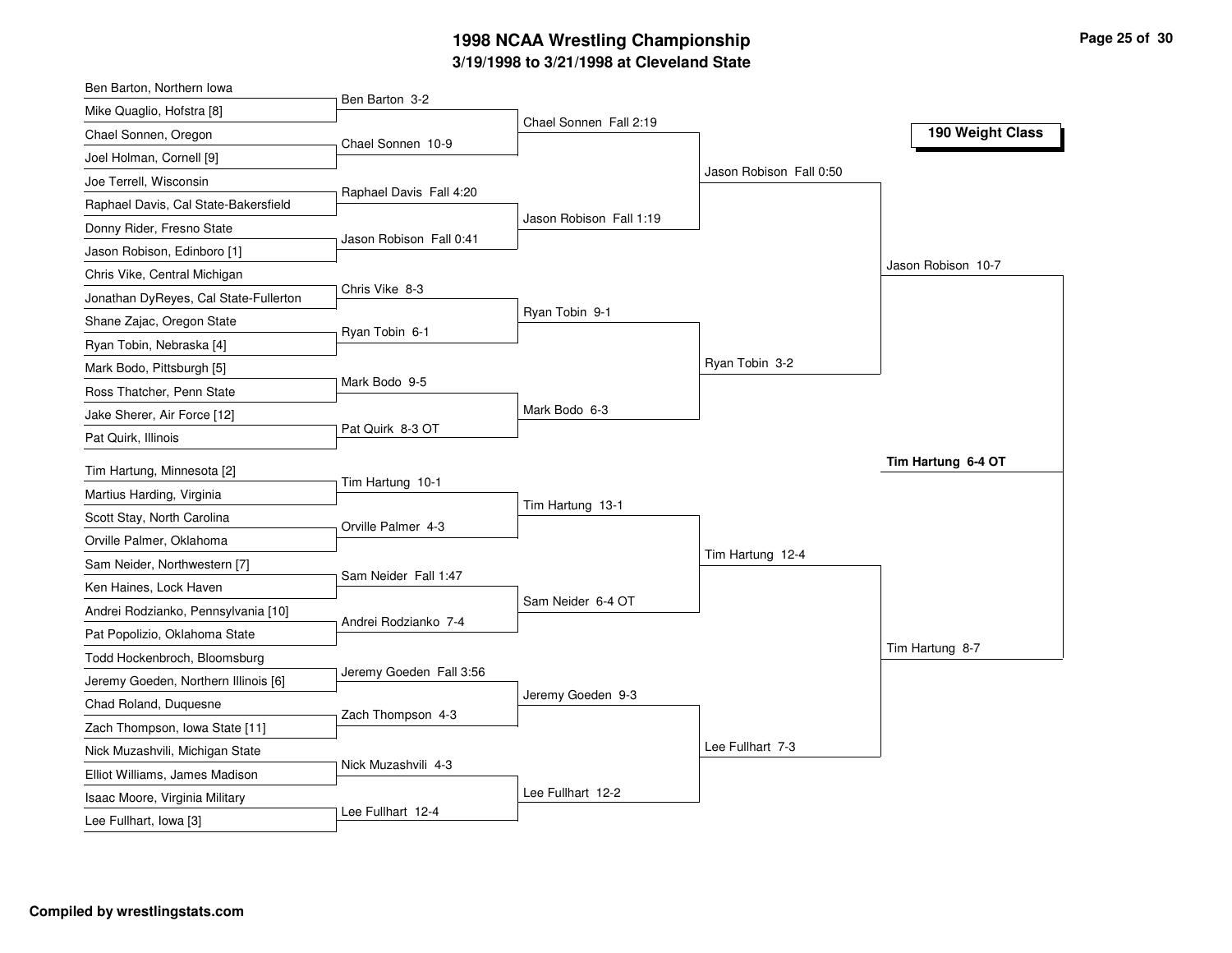## **3/19/1998 to 3/21/1998 at Cleveland State 1998 NCAA Wrestling Championship Page <sup>26</sup> of <sup>30</sup>**

| French, Cal Poly-SLO         |                              |                    |                           |                  |                     |                                              |                                                      |
|------------------------------|------------------------------|--------------------|---------------------------|------------------|---------------------|----------------------------------------------|------------------------------------------------------|
| Williams, James Madison      | French 7-6                   |                    |                           |                  |                     |                                              |                                                      |
|                              |                              | Vike Fall 0:28     |                           |                  |                     | <b>190 Consolation Bracket</b>               |                                                      |
|                              | Vike, Central Michigan       |                    |                           |                  |                     |                                              |                                                      |
| Roland, Duquesne             |                              |                    | Hockenbroch 7-5           |                  |                     |                                              |                                                      |
| Hockenbroch, Bloomsburg      | Hockenbroch DFT 0:59         |                    |                           | Neider 9-1       |                     |                                              |                                                      |
|                              |                              | Hockenbroch 5-4    |                           |                  |                     |                                              |                                                      |
|                              | Quirk, Illinois              |                    | Neider, Northwestern      |                  |                     |                                              |                                                      |
| Popolizio, Oklahoma State    |                              |                    |                           |                  |                     |                                              |                                                      |
| Haines, Lock Haven           | Popolizio Fall 1:40          |                    |                           |                  | Neider Fall 4:17    |                                              |                                                      |
|                              |                              | Barton 10-4        |                           |                  |                     |                                              | Tobin 4-0                                            |
|                              | Barton, Northern Iowa        |                    |                           |                  | Tobin, Nebraska     |                                              |                                                      |
| Stay, North Carolina         |                              |                    | Barton 10-1               |                  |                     |                                              |                                                      |
|                              | Stay 6-4 OT                  |                    |                           | Goeden 6-2       |                     |                                              |                                                      |
| Harding, Virginia            |                              | Davis Fall 7:54 OT |                           |                  |                     |                                              |                                                      |
|                              | Davis, Cal State-Bakersfield |                    | Goeden, Northern Illinois |                  | <b>Third Place:</b> | Lee Fullhart, Iowa 4-0                       |                                                      |
| Sherer, Air Force            |                              |                    |                           |                  |                     | Fourth Place: Ryan Tobin, Nebraska           |                                                      |
| Thatcher, Penn State         | Sherer 6-5 TB                |                    |                           |                  |                     | Fifth Place: Sam Neider, Northwestern 3-1 OT |                                                      |
|                              |                              | Thompson 3-1       |                           |                  |                     | Sixth Place: Mark Bodo, Pittsburgh           |                                                      |
|                              | Thompson, Iowa State         |                    |                           |                  |                     |                                              | Seventh Place: Jeremy Goeden, Northern Illinois 12-4 |
| Zajac, Oregon State          |                              |                    | Muzashvili 8-6            |                  |                     | Eighth Place: Chael Sonnen, Oregon           |                                                      |
|                              | Zajac Fall 1:05              |                    |                           |                  |                     |                                              |                                                      |
| DyReyes, Cal State-Fullerton |                              | Muzashvili 8-6     |                           | Sonnen Fall 0:23 |                     |                                              |                                                      |
|                              | Muzashvili, Michigan State   |                    | Sonnen, Oregon            |                  |                     |                                              |                                                      |
|                              |                              |                    |                           |                  |                     |                                              |                                                      |
| Rider, Fresno State          | Rider Fall 2:07              |                    |                           |                  | Bodo 8-4            |                                              |                                                      |
| Terrell, Wisconsin           |                              | Palmer 7-3         |                           |                  |                     |                                              | Fullhart 6-1                                         |
|                              | Palmer, Oklahoma             |                    |                           |                  | Fullhart, Iowa      |                                              |                                                      |
|                              |                              |                    | Palmer 3-1                |                  |                     |                                              |                                                      |
| Holman, Cornell              | Holman 8-5                   |                    |                           |                  |                     |                                              |                                                      |
| Quaglio, Hofstra             |                              | Rodzianko 2-1      |                           | Bodo 3-2         |                     |                                              |                                                      |
|                              |                              |                    | Bodo, Pittsburgh          |                  |                     |                                              |                                                      |
|                              | Rodzianko, Pennsylvania      |                    |                           |                  |                     |                                              |                                                      |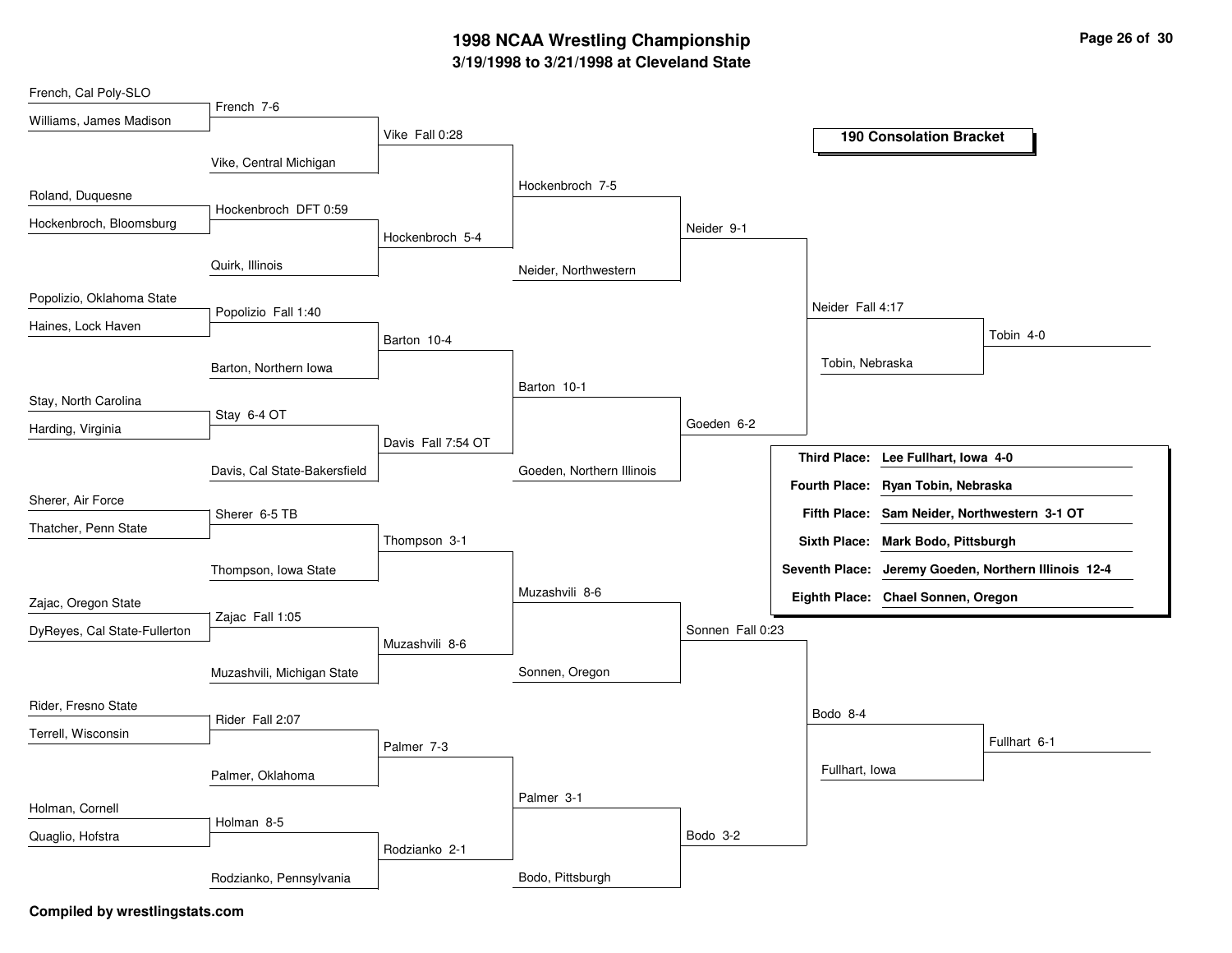Ben Barton - Northern Iowa

Barton 10-3 Mike French - Cal Poly-SLO

French 11-6

#### **Consolation Pigtail Bouts for 190**

Mike French - Cal Poly-SLO

Isaac Moore - Virginia Military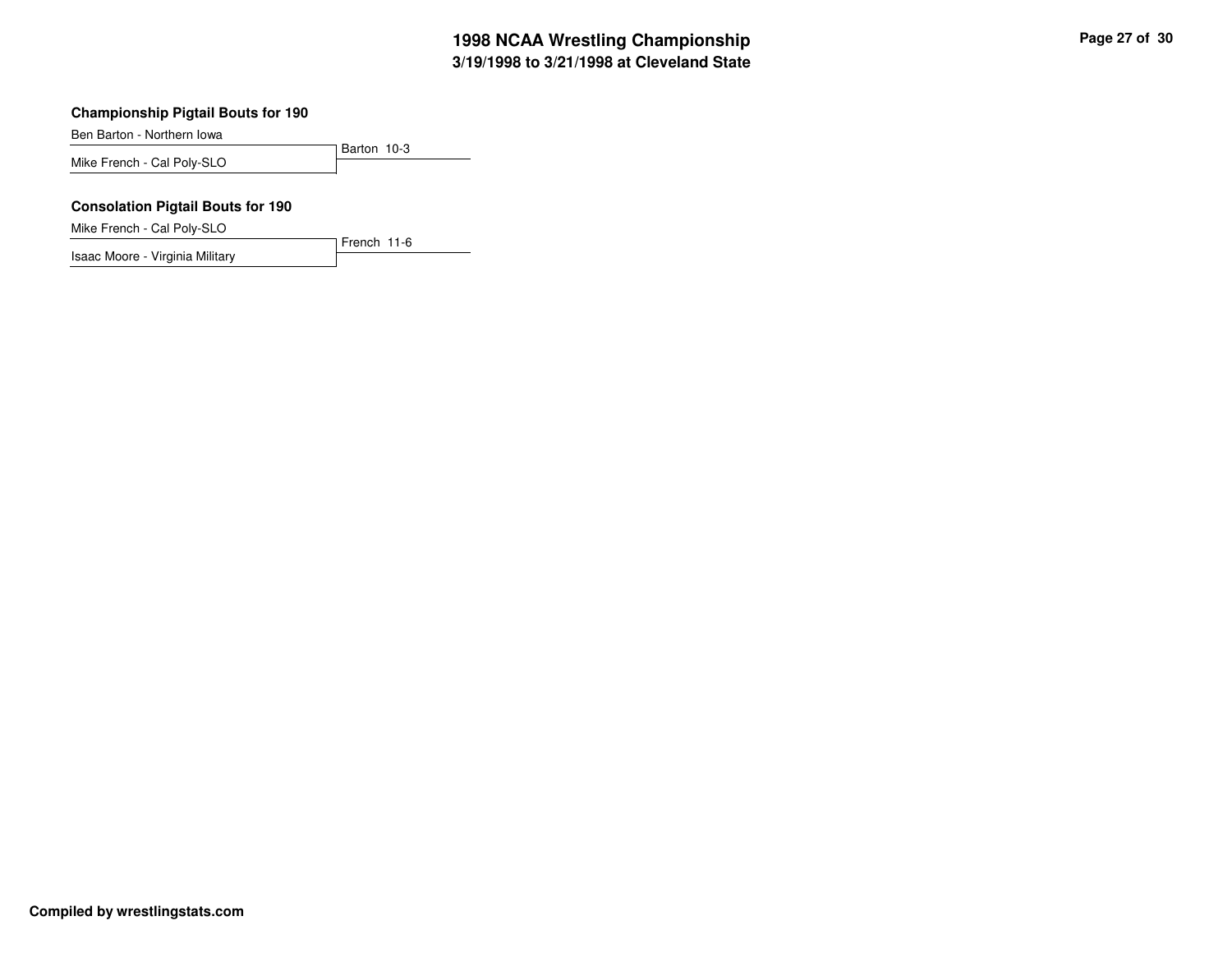## **3/19/1998 to 3/21/1998 at Cleveland State 1998 NCAA Wrestling Championship Page <sup>28</sup> of <sup>30</sup>**

| Ben Lee, Oklahoma State [8]             |                            |                        |                        |                            |
|-----------------------------------------|----------------------------|------------------------|------------------------|----------------------------|
| Mike Dixon, Indiana                     | Ben Lee 7-1                |                        |                        |                            |
| Aaron Stark, Wisconsin [9]              | Aaron Stark 7-1            | Aaron Stark 3-1        |                        | 275 Weight Class           |
| Tim Courtad, Miami Ohio                 |                            |                        |                        |                            |
| Chris Miller, Brigham Young             |                            |                        | Stephen Neal Fall 4:26 |                            |
| J.R. Plienis, Nebraska                  | J.R. Plienis 6-2           |                        |                        |                            |
| Stephen Neal, Cal State-Bakersfield [1] |                            | Stephen Neal 12-2      |                        |                            |
| Derek DelPorto, Slippery Rock           | Stephen Neal 12-4          |                        |                        |                            |
| Matt Stein, Edinboro                    |                            |                        |                        | Stephen Neal Fall 2:15     |
| David Pierce, Purdue                    | David Pierce Fall 4:25     |                        |                        |                            |
| Shelton Benjamin, Minnesota [4]         | Shelton Benjamin Fall 6:51 | Shelton Benjamin 3-2   |                        |                            |
| Jason Grim, Bloomsburg                  |                            |                        |                        |                            |
| Wes Hand, Iowa [12]                     |                            |                        | Bill Closson 5-4       |                            |
| John Henry Ward, Oklahoma               | John Henry Ward 9-7        |                        |                        |                            |
| Bill Closson, Lehigh [5]                |                            | Bill Closson Fall 2:07 |                        |                            |
| Bye                                     | <b>Bill Closson</b>        |                        |                        |                            |
| Airron Richardson, Michigan [2]         |                            |                        |                        | Stephen Neal TF 20-5, 7:00 |
| Marc DeFrancesco, Rider                 | Airron Richardson DFT 5:05 |                        |                        |                            |
| Dion Reed, Boston University            |                            | Airron Richardson 10-2 |                        |                            |
| Ricky Krieger, Lock Haven               | Ricky Krieger 3-2          |                        |                        |                            |
| Karl Roesler, Illinois [7]              |                            |                        | Airron Richardson 4-2  |                            |
| Gan McGee, Cal Poly-SLO                 | Karl Roesler 5-3           |                        |                        |                            |
| Mat Orndorff, Oregon State [10]         |                            | Karl Roesler 5-1       |                        |                            |
| Bye                                     | Mat Orndorff               |                        |                        |                            |
| Jason Gleasman, Syracuse [3]            |                            |                        |                        | Trent Hynek 4-3            |
| Billy Blunt, North Carolina State       | Jason Gleasman 10-4        |                        |                        |                            |
| Bob Puzio, American                     |                            | Jason Gleasman 9-1     |                        |                            |
| Mike Russow, Eastern Illinois           | Bob Puzio 3-2              |                        |                        |                            |
| Trent Hynek, Iowa State [11]            |                            |                        | Trent Hynek 4-1        |                            |
| Rich Polkinghorn, Oregon                | Trent Hynek 5-3            |                        |                        |                            |
| Bye                                     |                            | Trent Hynek 5-1        |                        |                            |
| Leslie Apedoe, Virginia Military [6]    | Leslie Apedoe              |                        |                        |                            |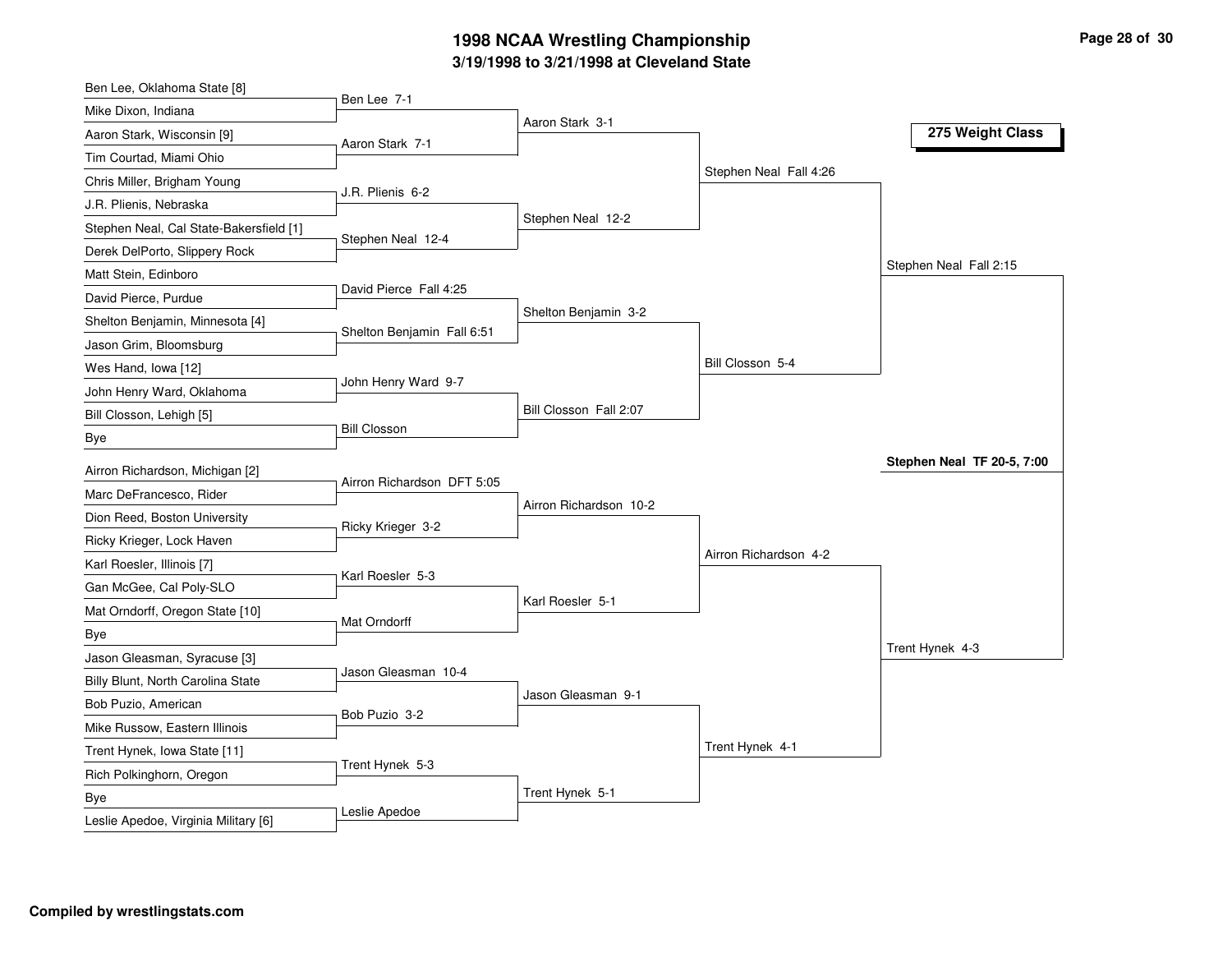## **3/19/1998 to 3/21/1998 at Cleveland State 1998 NCAA Wrestling Championship Page <sup>29</sup> of <sup>30</sup>**

| Bye                         |                           |                       |                     |              |                     |                                              |                                 |
|-----------------------------|---------------------------|-----------------------|---------------------|--------------|---------------------|----------------------------------------------|---------------------------------|
| Polkinghorn, Oregon         | Polkinghorn               |                       |                     |              |                     |                                              |                                 |
|                             |                           | Pierce 3-2            |                     |              |                     | 275 Consolation Bracket                      |                                 |
|                             | Pierce, Purdue            |                       | Blunt 4-2           |              |                     |                                              |                                 |
| Russow, Eastern Illinois    | Blunt 4-3                 |                       |                     |              |                     |                                              |                                 |
| Blunt, North Carolina State |                           | Blunt 7-5 OT          |                     | Roesler 4-0  |                     |                                              |                                 |
|                             | Ward, Oklahoma            |                       | Roesler, Illinois   |              |                     |                                              |                                 |
| Bye                         |                           |                       |                     |              |                     |                                              |                                 |
| McGee, Cal Poly-SLO         | McGee                     |                       |                     |              |                     | Gleasman 4-2                                 |                                 |
|                             |                           | Lee 3-2               |                     |              |                     |                                              | Closson 3-1 OT                  |
|                             | Lee, Oklahoma State       |                       |                     |              |                     | Closson, Lehigh                              |                                 |
| Reed, Boston University     |                           |                       | Lee 3-0             |              |                     |                                              |                                 |
| DeFrancesco, Rider          | Reed Med FFT              |                       |                     | Gleasman 2-0 |                     |                                              |                                 |
|                             |                           | Reed 10-5             |                     |              | <b>Third Place:</b> |                                              | Shelton Benjamin, Minnesota 5-3 |
|                             | Plienis, Nebraska         |                       | Gleasman, Syracuse  |              |                     |                                              |                                 |
| Bye                         |                           |                       |                     |              |                     | Fourth Place: Bill Closson, Lehigh           |                                 |
| Hand, lowa                  | Hand                      |                       |                     |              |                     | Fifth Place: Airron Richardson, Michigan 9-4 |                                 |
|                             |                           | Hand 8-4              |                     |              |                     | Sixth Place: Jason Gleasman, Syracuse        |                                 |
|                             | Puzio, American           |                       |                     |              |                     | Seventh Place: Karl Roesler, Illinois 5-2    |                                 |
| Grim, Bloomsburg            |                           |                       | Hand 16-2           |              |                     | Eighth Place: Wes Hand, Iowa                 |                                 |
| Stein, Edinboro             | Grim 6-2                  |                       |                     | Hand 4-3 TB  |                     |                                              |                                 |
|                             |                           | Grim Med FFT          |                     |              |                     |                                              |                                 |
|                             | Apedoe, Virginia Military |                       | Stark, Wisconsin    |              |                     |                                              |                                 |
| DelPorto, Slippery Rock     |                           |                       |                     |              |                     | Benjamin Fall 0:50                           |                                 |
| Miller, Brigham Young       | DelPorto 7-4              |                       |                     |              |                     |                                              |                                 |
|                             |                           | Krieger 4-1           |                     |              |                     |                                              | Benjamin 3-1 OT                 |
|                             | Krieger, Lock Haven       |                       |                     |              |                     | Richardson, Michigan                         |                                 |
| Courtad, Miami Ohio         |                           |                       | Orndorff 13-0       |              |                     |                                              |                                 |
| Dixon, Indiana              | Courtad 16-5              |                       |                     | Benjamin 9-8 |                     |                                              |                                 |
|                             |                           | Orndorff TF 16-1, 5:1 |                     |              |                     |                                              |                                 |
|                             | Orndorff, Oregon State    |                       | Benjamin, Minnesota |              |                     |                                              |                                 |